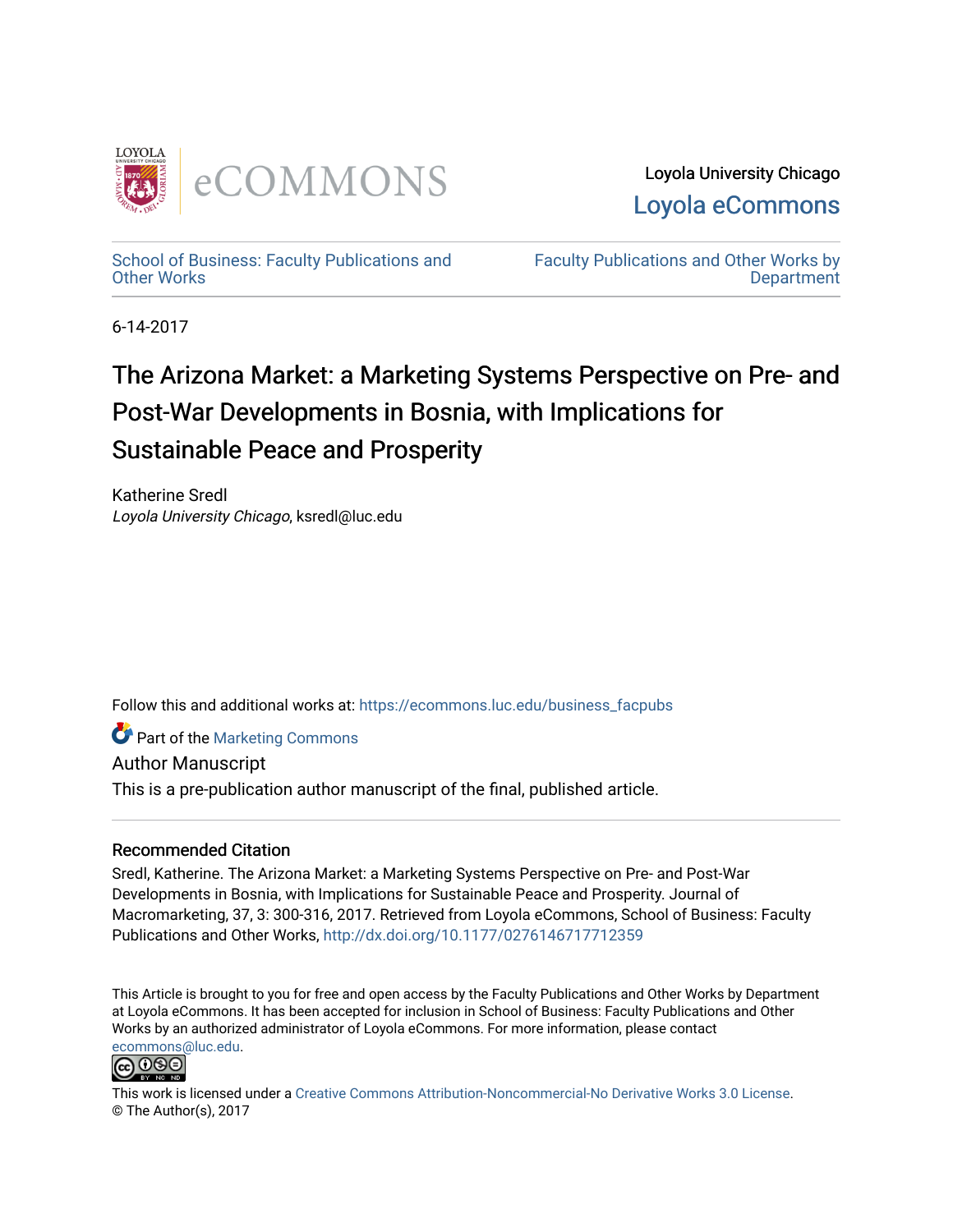The Arizona Market: a Marketing Systems Perspective on Pre- and Post-War Developments in Bosnia, with Implications for Sustainable Peace and Prosperity Katherine C. Sredl,<sup>1</sup> Clifford J. Shultz, II,<sup>1</sup> and Ružica Brečić<sup>2</sup>

<sup>1</sup>Quinlan School of Business, Loyola University Chicago, Chicago, IL, USA <sup>2</sup>Faculty of Economics and Business, University of Zagreb, Zagreb, Croatia

Corresponding Author: Clifford J. Shultz, II, PhD, Quinlan School of Business, Loyola University Chi- cago, Schreiber Center, 727, 16 E Pearson, Chicago, IL 60611, USA. Email: [cjs2@luc.edu](mailto:cjs2@luc.edu)

#### Citation:

Sredl, K.C., Shultz, C.J. II, & Brečić, R. (2017). "The Arizona Market: a Marketing Systems Perspective on Pre- and Post-War Developments in Bosnia, with Implications for Sustainable Peace and Prosperity," *Journal of Macromarketing,* September, 37, (3), 300-316. [https://doi.org/10.1177/0276146717712359](https://doi.org/10.1177%2F0276146717712359)

## Abstract

Through this longitudinal study of a historically significant, complex, conflicted and evolving macromarketing space, Bosnia's Arizona Market, the authors reveal that marketing systems are not merely random artifacts of human behavior; rather, they are adaptive, purposeful, can be pernicious and/or provisioning, and ultimately—if they are to reflect our humanity—must be well integrated into other prosocial systems to affect the best possible outcomes for all stakeholders. By engaging with a marketing system in a post-conflict, divided society, we are better able to understand the genesis and evolution of markets and marketing systems; the relationships among war economy, peace accords, and the ways that post-war marketing systems create community, provide for community needs, and create new vulnerabilities for some community members. The authors conclude with a discussion of implications for sustainable peace and prosperity in Bosnia and in other post-conflict marketing systems, and suggestions for future research.

#### Keywords

Yugoslavia, Dayton Peace Agreement, marketing systems, macromarketing, post-conflict markets, European Union, Bosnia and Herzegovina, clandestine markets, Arizona Market, consumer vulnerability

## Introduction

Markets and marketing systems are now so ubiquitous, one wonders what would happen to us if they ceased to exist. Con-sider a community disrupted by a dramatic structural break caused by political disintegration and violent conflict, which destroyed its marketing system. Such an upheaval occurred in Bosnia, following independence and then war, which lasted from April 6, 1992 to December 14, 1995. As news of the Dayton Peace Agreement (DPA), quickly spread to rural areasof Bosnia, an ad hoc market that would come to be called the Arizona Market emerged from a field (Dayton Peace Agreement 1995).<sup>1</sup>

The Arizona Market would transform over time, from a gathering place for gossip and exchange of rudimentary goods, to a regional market for illicit market activity, socializing, and exchange, to its current form as a commercial marketing system legally integrated into other systems. The emergence and evolution of this marketing system happened, despite the com-plex and often conflicting interests of players engaged in it, including combatants, former combatants, civilian victims of war, and local and foreign governments. Furthermore, as the site of the Arizona Market grew, obstacles such as landmines and other remnants of the war impeded safe exchange. As the market adapted over time, a new community emerged, albeit one with a new governing structure that emphasized ethnic identity-differences. That community continues to evolve, as do the systems – including its marketing system – in which it isintegrated. In this longitudinal study, we explore the Arizona Market toexamine the evolving relationships among marketing systems, community, and the profound structural fractures caused by war, political revolution and societal disruption. In so doing, we pose the following questions: how and why did this marketemerge, and how did it create community, or limit the creationof community? In the new marketing system, what was the roleof exogenous forces, such as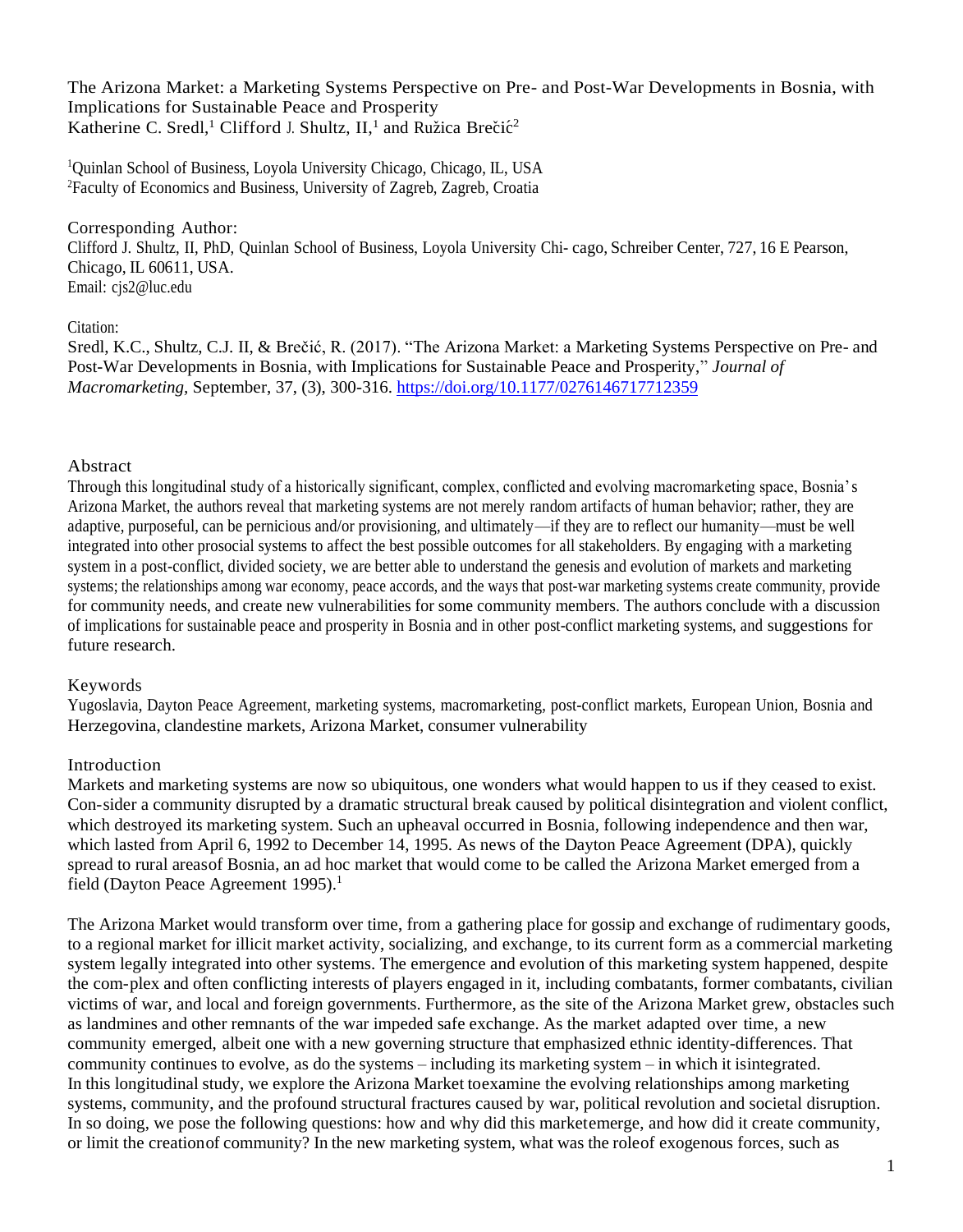peacekeeping initiatives, the DPA, and the wartime economy? Our intent is to shed some light on answers to the preceding questions, while describing unique market and marketing phenomena – specifically, post- war, ad hoc marketing systems – with implications for sustainable peace and prosperity in Bosnia and in other post-conflict marketing systems.



Figure 1. Map of Southeast Europe and Specific Location of Brc̆ko (Geo/Basis-DE/BKG 2009).

# **Conceptual Framework**

Some prior macromarketing research has similarly analyzed marketing systems, including their emergence, or recoveryfrom natural and human-induced disaster. Duffy and Layton (2013), for example, studied the arrival of a touristic marketingsystem in the pristine Ningaloo Marine Park, Western Australia. Baker (2009) examined marketing systems in rural Wyoming, after small towns were disrupted by natural disasters,specifically, tornadoes, the ad hoc and commercial marketing exchange systems that emerged after natural disaster, and the ways that these marketing exchange systems meet community needs. Shultz (1997, 2015) has explored marketing system complexities and forces that both impede and enhance system-recovery and sustainable development following resource degradation, poor/failed governance and war. Barrioset al. (2016) most recently have studied the importance of stakeholder empowerment, communication, community building, and regulation to establish equitable and sustainable marketing systems, as vital to cessation of civil war and assurancesof sustainable peace.

In an especially relevant contribution regarding ad hoc markets, Baker et al. (2015) theorize such markets as public-private alliances, often staffed and stocked by volunteers, government agencies, and non-profit agencies. They are neither solely commercialnor solely social. Instead, they are representative of the theory thatmarketing activities create value through the social discourse of exchange and community building; ad hoc markets provide solutions to unmet needs, as well as a sense of fairness and well-being(see also Mittelstaedt, Kilbourne, and Mittelstaedt 2006).

Ad hoc markets include representatives from government, nonprofit organizations and volunteers, and community organi-zations that "influence resource flows" (e.g., Baker et al. 2015, p. 337; see also Hunt 2010). Marketplace tension arises when thead hoc market's community-building goals conflict with consumer expectations that the market will be a place to satisfy individual needs that can be met in a commercial market exchange system, such as choices or identity; in times of crisis,such as natural disasters, when commercial markets might be destroyed, ad hoc markets temporarily replace the commercialmarketing exchange (Baker et al. 2015). One can surmise that the size of the ad hoc market, relative to the commercial market,will depend on the degree of devastation experienced by a com-munity following a natural disaster; in cases in which the size ofthe ad hoc market exceeds that of the commercial market, the former provides unmet needs, facilitates community relation- ships, and aids in the post-disaster evolution of the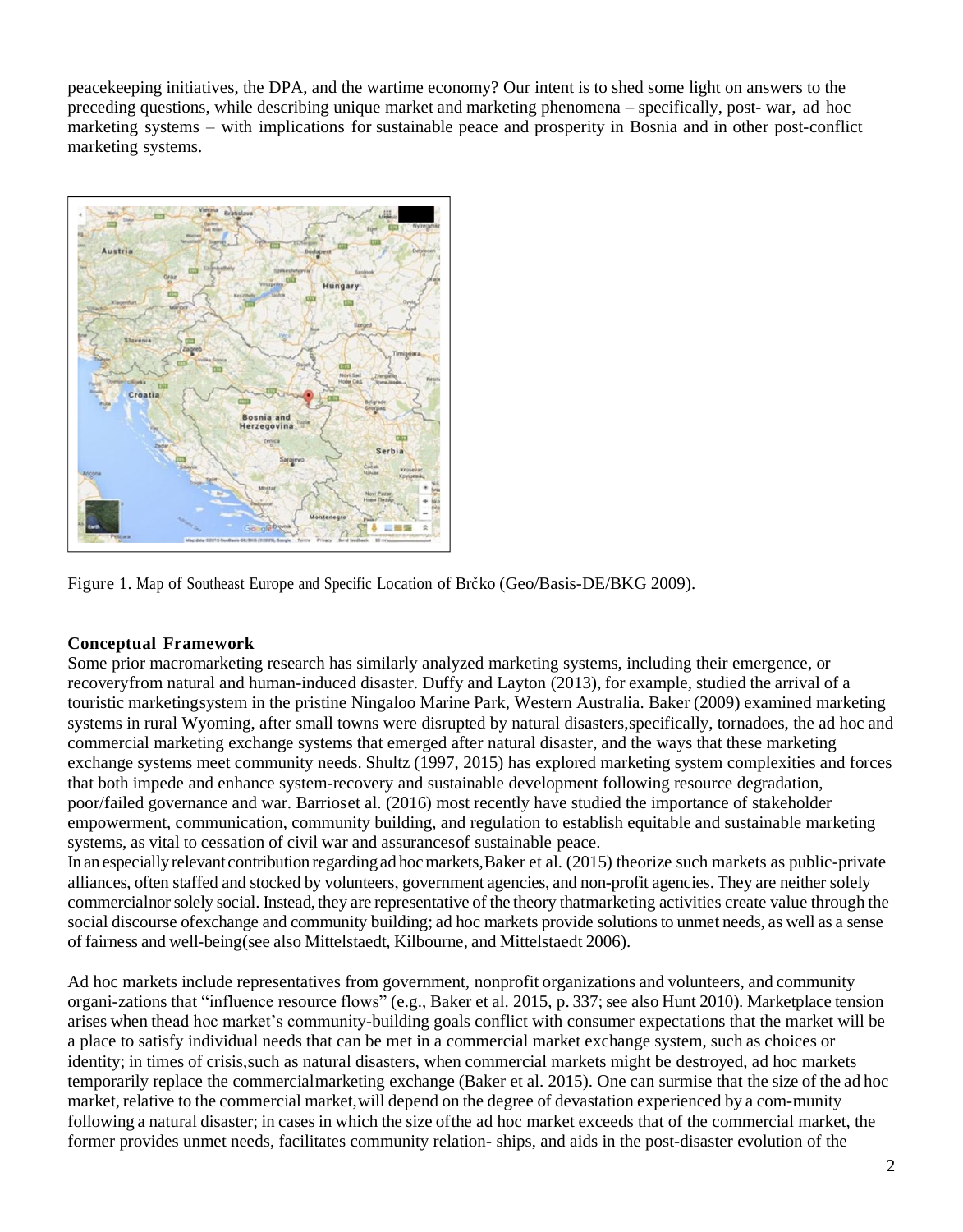community(see also Barrios et al. 2016). Moreover, Baker et al. (2015) theorize that the ad hoc market expands community, serves as an intermediary in community relationships, and performs the role of catalyst for communitybuilding in a liminal period.

Less well known or understood is how an ad hoc market would create value at the community level, in a post-conflict society, fractured by political reorganization and war. Given recent work in devastated and recovering markets (e.g., Baker et al. 2015; Barrios et al. 2016), we might expect thead hoc market to build community, to create a new community order, and to expand the community's resource capacity. For example, Arizona, in its original form, was logistically central to all the former combatants, which suggests that it could either be a site for re-igniting armed conflict, or building community.

In November 1995, the Arizona Market emerged on the Ari-zona Road, the main conduit for North-South movement in theregion. The road was protected by NATO-led Stabilization Force in Bosnia and Herzegovina (SFOR), with the valorous or infamous, depending on one's political orientation, US Armytank that is still part of local lore swirling about the market. Yetthe road and the market site are outside the authority of the International Supervisor for Brc<sup>\*ko</sup>, the international authority created in the Dayton negotiations to administer Brc<sup>\*ko</sup> district until 2000, when it was planned to transition to local rule.

The location and security of Arizona suggest it was a convenient meeting point. However, Arizona's central location also meant it could be a site for armed contestation of Dayton'simplementation, by former combatants. Furthermore, Arizona sat very close to landmine-laden fields, making it an unlikely meeting point. Nevertheless, that is what it became. While there were few success stories in Brčko and adjacent territory (see Figure 1 for map), Arizona was one of them, symbolizinghope for peace, as well as a point of contestation for local power. We explore how these factors led to the value community-members – from locals to representatives of SFOR – found (and did not find) in Arizona. Our work is informed by findings from prior research in conflict and post-conflict divided societies (e.g., Andreas 2004; Daly and Sarkin 2007; McGarry and O'Leary 1993; Nagle and Clancy 2010; Paris 2004; Sarkin 2008), including, for example, various regions of the states that emerged from theend of the Socialist Federal Republic of Yugoslavia (SFRY, former Yugoslavia, Yugoslavia, 1943-1991) (e.g., Shultz et al.2005; Silber and Little 1997), Colombia (e.g., Bouvier 2009), Northern Ireland (e.g., Cox, Guelke, and Stephen 2006), and Lebanon (e.g., Salloukh et al. 2015), to name but a few coun- tries that have recently experienced wars of secession (SFRY),protracted civil wars (Colombia, Lebanon) or "troubles" (Northern Ireland), with various peace accords and marketing systems now in place, albeit tenuously in some locations. Thoseworks suggest that war usually does not end trade, it changes itsstructure and often is nefarious (Andreas 2004; see also Barrioset al. 2016; Marshall 2012).

The War in Bosnia, and the period during and following reconstruction after the DPA was reached in November 1995, suggest that reconstruction processes, including in Bosnia, have the potential to continue illegal market activity, as well as to exacerbate social divisions (Andreas 2004). The same market, political, and military institutions that stoked the war, such as smugglers, political party leaders, and military leaders, are often the peace negotiators on the part of combatants (Andreas 2004, 2005). For example, Slobodan Milošević negotiated on behalf of Republika Srpska (RS) and FRY (FRY, what was left of the old SFRY after January 1992) at Dayton. Thus, prior research implies that, in the process of creating a lasting peace and re-constructing markets, the structural relationship among local enterprise, both legal and illegal, the community, and local and global political interests should be taken into consideration so as to avoid creating an infrastructure that supports divisions that initiated and sustained the war (Ballentine and Nitzschke 2005; Goodhand2004; Jeffrey 2006).

Another critique of the DPA in the related literature isthe governing structure it created for Bosnia: consociationalism, which refers to a form of power sharing at the statelevel on the basis of ethnicity and/or religion, as opposed to a majority election system (e.g., Belloni 2004). Consociationalism is a governing process of cooperation among the (elected) leaders of each ethnic/religious group. In the process of reconciling social divisions, it also may affirm post- conflict social divisions. Socio-cultural markers of ethnicity, such as religion, language, or dress, during the period of the SFRY, were often understood in official politics as symbolsof shared Yugoslav culture. Official political-cultural rhetoric during and after the war re-interpreted these markers as symbols of ethnic identity difference and the need for separate nation-states (Bringa 1995; Ignatieff 1993; Nagle and Clancy 2010; Sarkin 2008).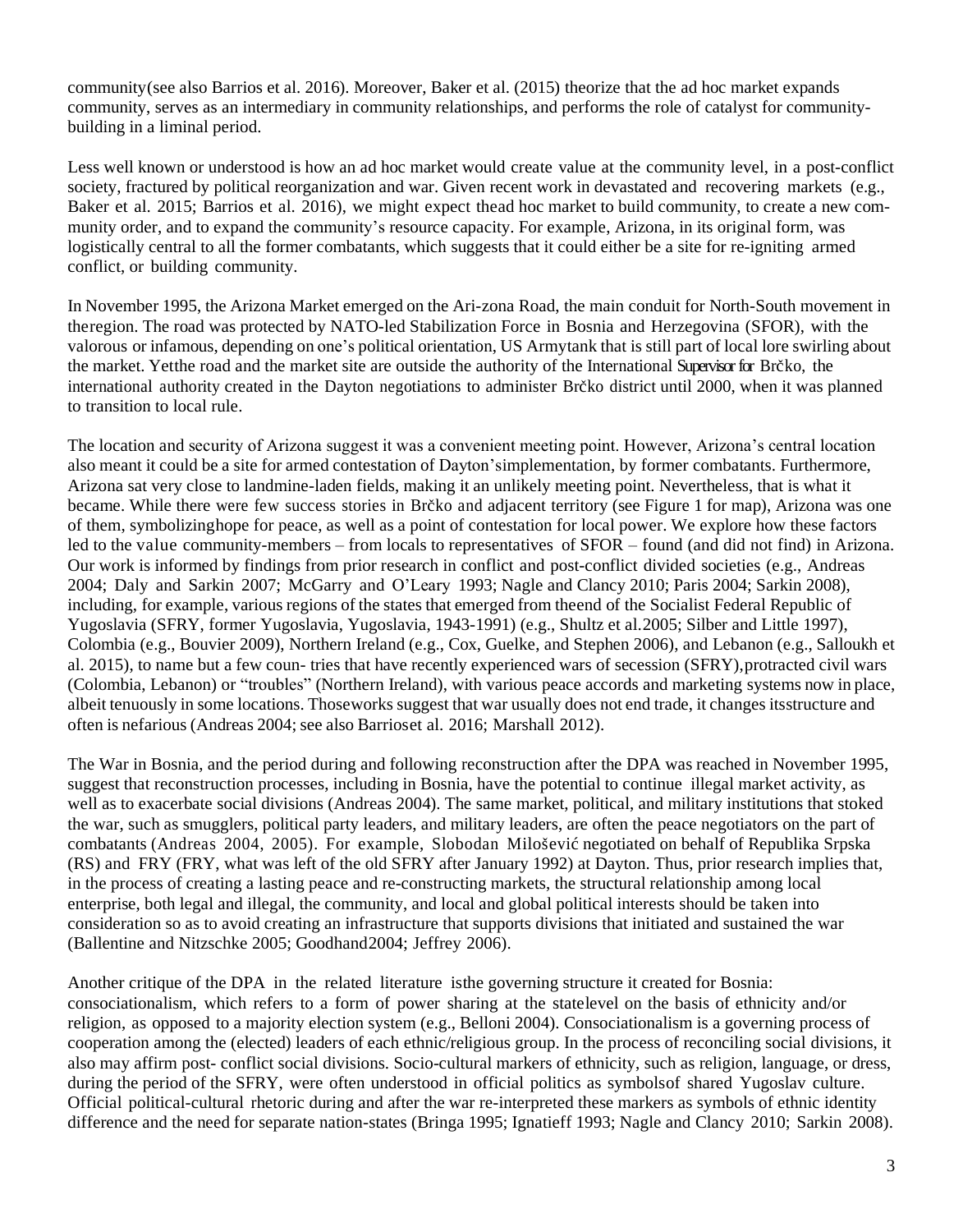At war's end, the political parties, which were defined by ethnicity and ethnic difference, tended to focus on maintainingdivision over reconciliation as a means of maintaining power. Although the conflict literature on the DPA and Brc<sup>\*</sup>ko has studied Arizona's emergence and privatization to demonstrate the limitations of peace settlements based on cartographic solutions, as was the case in Bosnia, and consociational governance, a marketing systems analysis and interpretation of Arizona as an ad hoc market system and its evolution into a commercial market system is needed to further understand howthe community found (or did not find) value in the DPA, givenits limitations.

The aforementioned marketing systems research suggests that Arizona, as an ad hoc market that emerged after a catastrophic event, would have a relationship with the former or current commercial market exchange system, such that when the latter is destroyed by war, the former takes over the role ofprovisioning, meeting needs, exchange, and the organized flowof goods. Yet, during the war, the region around Arizona was awartime marketing system, supplied by smuggled goods that were often looted in war or stolen from international aid organizations. Given a symbiotic relationship between ad hoc and commercial markets, such that ad hoc markets seem to expandto take over the provisioning roles of the commercial market once it is destroyed, could we expect that the ad hoc market would take over the war economy? And if the ad hoc market resembles the wartime market, does the ad hoc market have a chance to build community, as we might predict? Our researchexplores these questions.

In sum, for at least five decades – from Alderson (1965), Fisk (1967), Slater (1968), and Bartels and Jenkins (1977) to Peterson (2013), Baker et al. (2015), Layton (2015) and Barrioset al. (2016) – marketing-systems research occurs or has occurred largely at sites where established social, political, ecological, economic systems exist in various forms to delivergoods and services to consumers and communities; the over- arching objective is to understand, to change and/or "to improve" the system through "best practices". Our approachto researching marketing systems and community in post- conflict sites – especially places where states have disinte- grated or failed, and marketing systems have been affectedby a dramatic structural break – builds on this and other work by examining the Arizona Market.

# **Methods**

The design of this longitudinal study drew upon historical analysis and systems-oriented research methods often favored by Macromarketers. The multinational research team possesses rich, varied and nuanced experience with and understandingof the region and its people. The project, now in its sixteenth year at the time of this writing, is intended to enhance under- standing vis-a`-vis the genesis and evolution of Arizona Market, including its precise location, its physical parameters and meta-morphosis, and various forces that affect(ed) the emergence, development and sustainability of the marketing system (e.g., Fisk 1967; Layton 2007, 2009, 2015; Shultz et al. 2012; Shultzand Pecotich 1997; Slater 1968). Moreover, the authors are keen to understand the intensive marketing dynamic(s) (Shultz, Pecotich, and Le 1994; see also Holtzman 1986) of Arizona, with attention to the flow of goods and services in and throughthe market; the types of retailers and consumers attracted, and the reciprocal social/political/economic forces that affectedand were affected by marketing and consumption in Arizona (see also Shultz et al. 2005). The principal foci explored were/are the marketing, consumption behaviors and policy activitiesin the market, in the surrounding community, in the larger Brc<sup>\*ko</sup> District, and in the region and across borders to include Croatia, Bosnia and Herzegovina, Serbia, and even Hungary, Germany, Austria, Turkey and China whose products, services,people and marketing models were/are part-and-parcel evidentin the Arizona Market.

The specific techniques included site observation (e.g., Lincoln and Guba 1985), interviews (e.g., McCracken 1988); photographic, video and audio recording of the site, excluding informants (e.g., Holbrook and Kuwahara 1998; Kozinets and Belk 2006) and historical analysis and reflection (e.g., Scott, Chambers, and Sredl 2006). Members of the research team have used these techniques to collect data throughout the region since 1993, during and following the various wars of Yugoslav succession/secession.

While conducting interviews and participant-observation, we follow the suggestions of Lee (1994) for protecting potentially vulnerable informants and for conducting dangerous fieldwork. The work of Lee-Treweek and Linkogle (2000, p.7) on maintaining the safety of researchers and the safety of informants through painstaking efforts to ensure the anonymityof informants influenced our data collection and our write-up of this ethnography. Informants were accessed through the snowball method, starting with friends and acquaintances ofa co-author, who is from Bosnia and Herzegovina. We sought informants who represented a variety of perspectives on the war: civilian and military,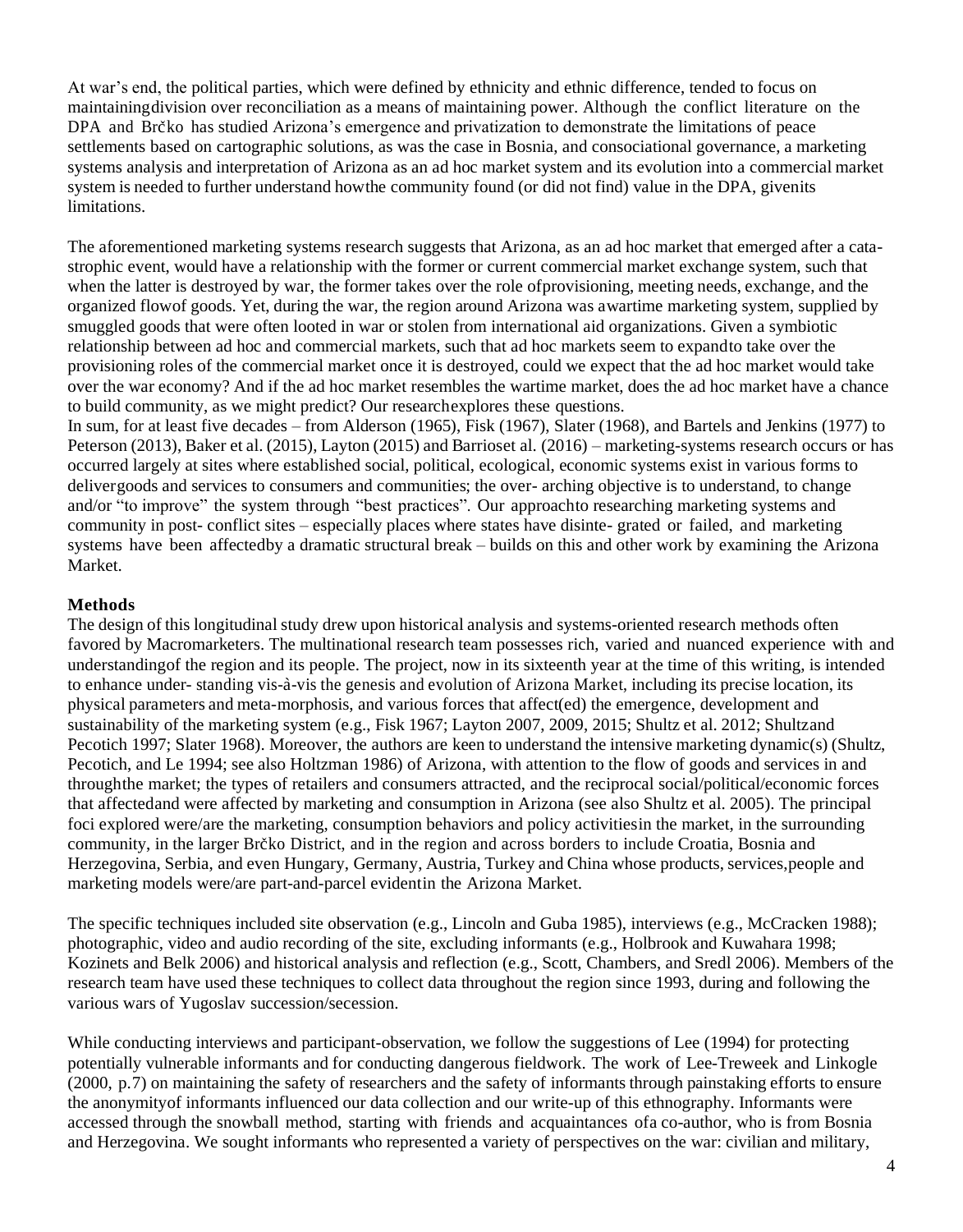Serb, Croat, and Bosnian, politician,merchants, consumers at Arizona, refugees who had returned, and those who lived in houses that they occupied during the war. After describing to informants the goals of our research, assuring them complete and untraceable anonymity, and dis- cussing the intended audience for our work, we asked for and received verbal informed consent. We decided not to pursue audio and video recording of interviews. From a local perspective, there is a potential for the comments of informants to be used against them; should armed conflict again erupt in the area, the potential for personal harm is considerable. One mightsee the legacy of not only the war, but also of the SFRY secretpolice (UDBA) and the use of state power to advance personalgoals, in the reluctance of informants to have their exact wordsdocumented, either through audio or video recording. In this research, we rely on field notes.<sup>2</sup> Given the political discord and military violence that led to the emergence of the market and the ways in which it currentlyis administered–and which still simmers, thus affecting ongoing marketing system dynamics–considerable effort was made to access people and institutions that often have conflicting recollections of events, and have different perspectives on current activities in Arizona and the marketing system's future.Through triangulation, and persistent engagement and observation, we were able to discern some emergent themes deemed indicative of the realities that fomented the destruction of an extant marketing system and the emergence of a new market and broader marketing system, in the forms of Arizona Market, Brčko and Bosnia and Herzegovina (see also Wallendorf and Belk 1989). Following the ethical norms of research that asks investigators to do no harm, when informants discussed illegal activities at Arizona, we did not ask informants to discuss theirpotential involvement in such trade. We use secondary sourcesas data in our discussion of illegal activities. In summary, we immersed ourselves in the Arizona market and its internal and external communities, over time. We add that the ethnic com- position, cultural sensitivities, and language proficiencies of some members of the research team matched those of the informants, which facilitated an empathic approach, reduced powerdistance, and increased trustworthiness. Trustworthiness is especially valuable at sites where ethnic and/or political tensions remain a concern.

#### **Findings, Interpretations and EmergentThemes**

In the findings, we explore the ways that Arizona emerged in late November 1995 to repair the social ties of community thatthe war destroyed, as well as to create new identity boundariesas Arizona transitioned in 2000 from an ad hoc to a commercialmarketing system. Likewise, we address the ways that Arizonaserved to replicate the inflow of goods from the wartime marketing system, thereby replicating new divisions and creating anew flow of provisions and space for exchange, thus creating community. In our discussion of Arizona's evolution, we drawattention to unique barriers to building community at this site, such as demining and jurisdictional authority, that influenced the ways that community is expressed and is limited. We beginthis section with a description of the war marketing system in Bosnia, as it set the stage for the system that Arizona both would replace and replicate.

#### **War as a Marketing System**

Croatia and Slovenia declared independence on 25 June 1991, and were recognized by the European Economic Community on 15 January 1992. On 26 June 1991, the Yugoslav National Army (JNA), invaded Slovenia; the war lasted 10 days. In the fall of 1991, the war in Croatia began. The United Nations Security Council passed Resolution 713 on 25 September 1991, creating an arms embargo on the successor states of the SFRY. A referendum for independence passed in Bosnia on 29February 1992; the War in Bosnia began in April 1992. On 30May 1992, the US and the UN enforced a trade embargo on theFederal Republic of Yugoslavia.

Although the goal of the arms embargo was to prevent further conflict, the outcome of the arms embargo was that it arguably created the conditions for a wartime marketing system. Andreas (2004), in analyzing the clandestine markets in Bosnia created by the blockade, and the relationship between these markets and peace, describes the control of the inflow ofarmaments and fuel (usually smuggled), food aid from

international organizations, and similar supplies necessary to sustain combat and civilian life, as economic blockades. Theseblockades, often implicitly supported by the states creating embargos, were sustained by local elites as a means of solidify-ing their power and increasing their wealth through controllingwhat was essentially a combat market (Andreas 2004). For example, arms smuggling into Croatia and Bosnia, from the United States or other countries, was largely overlooked by officials of the United States Department of State, and allegedly conducted by, for example, some military and political leaders in Croatia or Bosnia and Herzegovina as well as para- military leaders (Cohen 1994; Pomfret and Ottaway 1996; Schmetzer 1995). The source of armaments was often the sudden surplus of arms on the informal arms market after the break-up of the Soviet Union, including such symbols of the Cold War as the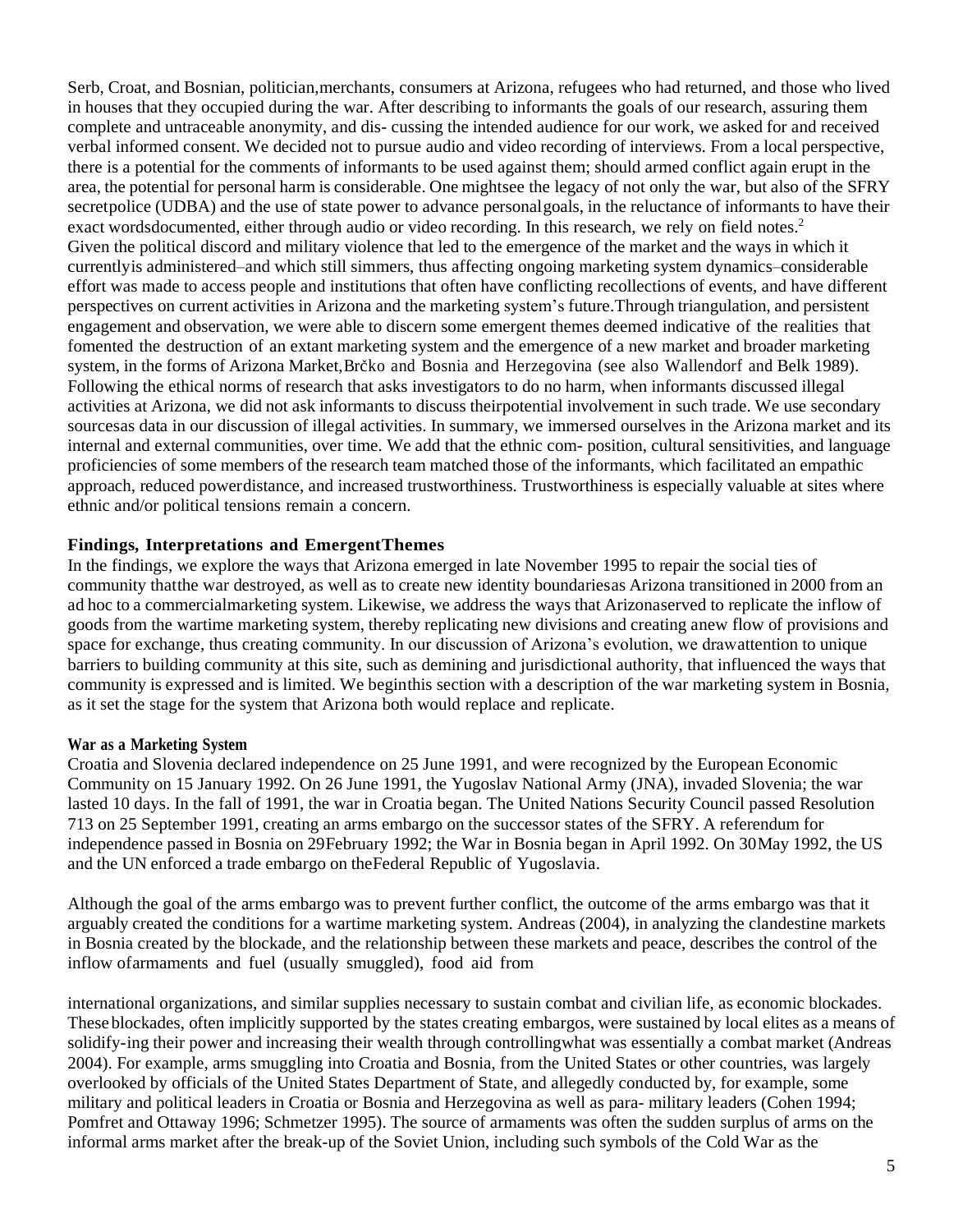Kalashnikov rifle (Arsovska and Kostakos 2008; Hajdinjak 2002).

In addition to the combat market, a further characteristic of a war marketing system, or what Barrios et al. (2016) have called a war economy, is what Goodhand (2004) has termed a shadow market. The shadow market functions to distribute the goods that the elites have allowed to pass through the economic blockade and into the war marketing system. These goods can supply militaries or be traded or bought by the majority of the civilian population, accordingto Goodhand (2004). In sum, the war economy functions in ways that maintain conflict and empower some groups over others (Goodhand 2004).

A synthesis of field notes from interviews with informants who fought in the war reveals the logistical operationof the three-tier wartime marketing system. The armies lacked supplies. The ARBiH and the HVO had to furnish cigarettes, food, alcohol and other supplies to their armies throughout the areas they controlled: the southern part of Brc<sup>\*</sup>ko and BH. They also had to supply their soldiers fight- ing in Serbian (JNA, RS) territory in the north.<sup>3</sup> To supplythe armies, the leaders of these militaries sought passage through and trade deals with the leaders of the JNA and the VRS, at great profit to those elites functioning at the combat and shadow levels. The combat-trade dynamic was often surreal: at dawn, soldiers from opposing sides shot at each other across the front line. In the afternoon, they traded goods needed for sustenance, such as coffee, flour, and cigarettes. Trade was made much easier since most of the soldiers knew their trade partners; in many cases they hadbeen neighbors. Through trade, military and political struc- tures, and actors within the structure, were linked throughthe war economy, at various levels of supply, distribution, exchange, and consumption.

# **Dayton, Brcˇko and the Transition to Peace**

The response of the international community to end the war inBosnia (1992-1995) was to search for a "cartographic solution"(Jeffrey 2006, p. 209). From the attempts at peace starting withthe Lisbon Conference (February 1992), to the Vance Owen Plan (January 1993) and the Dayton Peace Agreement (November 1995), the international community sought peace via a divisionof territory that all sides could accept (Jeffrey 2006). The carto-graphic solution had the effect of endorsing a divided society andthe ethnic concept of statehood, nationhood, identity, territory,and citizenship. Because it put new political parties in power, based on these new divisions, the DPA also ended up emphasiz-ing the social division created by war.

The Bosnia and Herzegovina state (BiH) created at Dayton is composed of the Federation of Bosnia and Herzegovina (FBiH) and Republika Srpska (RS). FBiH consists of 10 autonomous majority-Bosnian or majority-Croat cantons with their own governments. Brc̆ko District was created as a special unit of self-government in Bosnia, and as a buffer zone between RSand FBiH. Within Brčko District, borders were drawn, based on ethnicity.

The Inter-Ethnic Boundary Line (IEBL) within the District divided it into two zones. Brčko city was north of the line, and populated by Serbs. South of the IEBL were the Croat and Bosnian sections. The two-kilometers-wide Zone of Separation(ZOS) on either side of the IEBL served as a transition and dis-armament point between zones controlled by IFOR. Per Dayton, Brčko would be governed by the International Supervisor for Brčko; the supervisor would be independent from peacekeeping forces. In effect, IFOR (peacekeeping forces) had more power inthe IEBL than did the International Supervisor for Brčko.

In Brčko, IFOR was composed of Multi-National Division (North), led by American forces, specifically, the US Army's 1st Brigade of the 1st Armored Division, under the command of Major General William L. Nash. The main points of US military responsibilities as peacekeeping forces were made explicit and included: compliance with the terms of the annex (Brčko), withdrawal of forces and establishment of zones of separation; monitor clearing of minefields, liaise with civilian and military authorities, assist with movement of humanitarian missions by UNHCR and other organizations, observe andprevent interference with the movement of civilians, refugees, and displaced persons, and respond to deliberate violence (Farrand 2011).

Noteworthy is the sparse consideration of the process of market reconstruction in the establishment of the International Supervisor for Brčko and IFOR, much less in the Dayton Agreement, relative to the attention given to the role of NATO-led IFOR in implementing the military aspects of the agreement (Scott and Murphy 2005). For example, the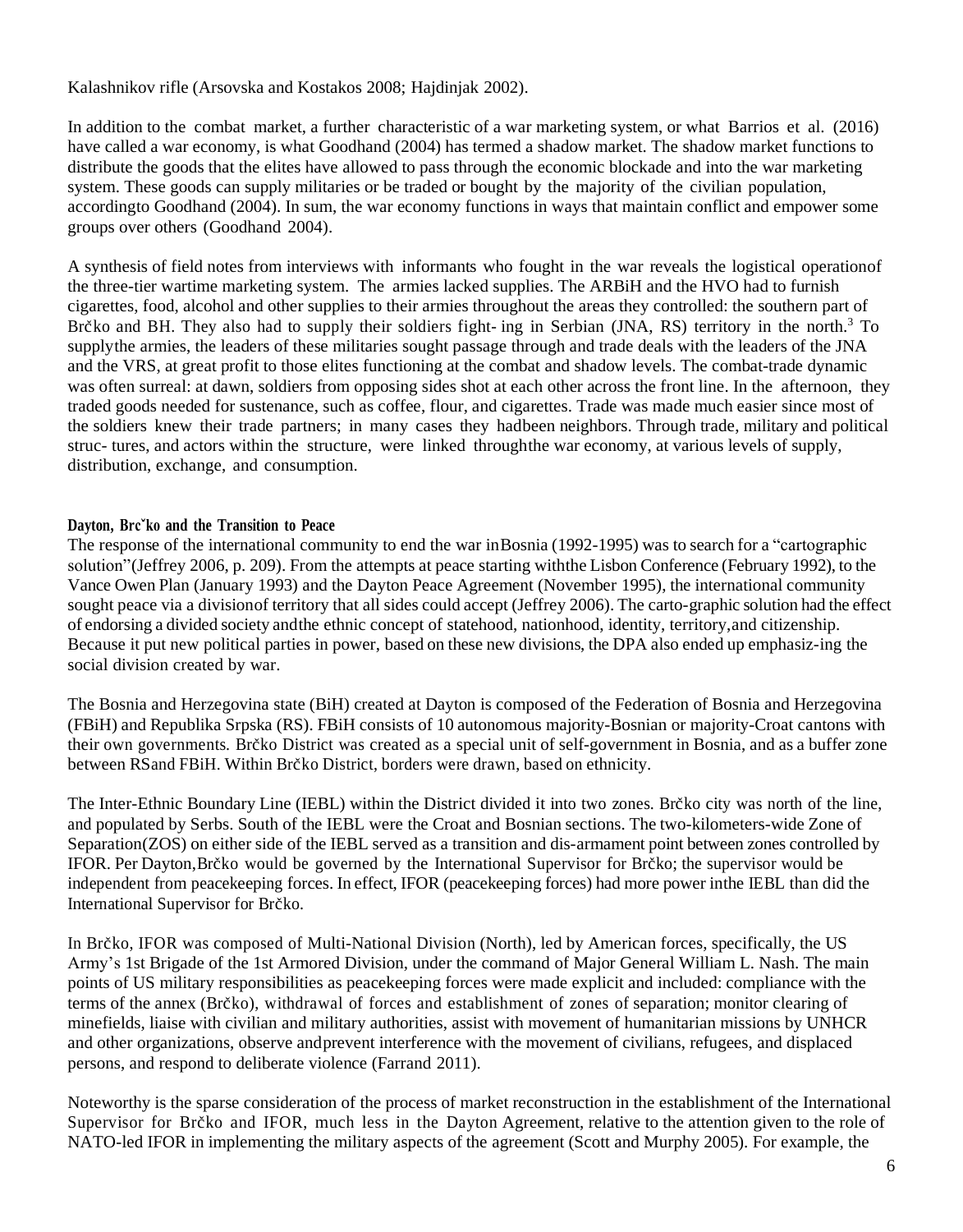terms regarding the economy and markets refer only to the government of Bosnia and its responsibility to protect private property and itsdesire for a market economy. Likewise, the DPA states that thegovernment will promote trade and economic development viaestablishment of and cooperation with other Chambers of Commerce, yet makes no suggestion who would be responsible, and how that responsibility would be divided among the ethnic groups (Dayton Peace Agreement, 1995, 141, Annex 4 p. 59). The implicit assumption of DPA is that market growth and economic development would emerge as a by-product or intandem with peace.

In sum, the DPA and the creation of Brc<sup>\*ko</sup> District institutionalized ethnic/religious differences and created a consociational government, in which decisions are made by leaders of each ethnic group, and the International Supervisor. The main framing of peacekeeping was how to implement the new structures of ethnic difference that were set in consociational governance and how to enact property restitution. Attention to continuation of the peaceful social norms of the shared societyof the past tended to be overlooked. In addition, the framing ofeconomic development as investment and trade, rather than building quality-of-life (cf. Shultz 2015), was instrumental to the birth of Arizona as ad hoc and community-level (Bakeret al. 2015). However, as we shall see in the next section, the leaders of the peacekeeping effort quickly saw that ensuring peace meant creating safety for locals as they sought to return to the social norms of a shared society, including meeting to trade goods and information.

Community at Arizona. One of the first tasks of IFOR wastore-build roads and bridges, to allow for the safe movement of refugees and internally displaced persons. IFOR started the process by building "Route Texas," running East-West along the Sava, and then "Route Arizona" running North-South fromCroatia, across the Sava at the border with BH, through RS, andinto Brčko at the International Boundary between BH, RS, and Brčko. Route Arizona also crossed the Zone of Separation; it continued from Brc̆ko Entity South to Tuzla and then to Sar- ajevo. The safe functioning of Routes Texas and Arizona allowed for the peaceful and secure movement of civilians, most of whom were displaced from their homes. The secure routes were also necessary so that the aid community could access the area; IFOR used tanks and armored vehicles to patrolthese routes (See Figures 2 and 3). IFOR, mostly represented in this area by the US Army's1st Armored Division (1st AD), started a checkpoint at thespot that Route Arizona met the ZOS. This point was also close to the borders of RS, BH, and Brčko. Civilians, travelling North-South into and out of Brčko, passed through the checkpoint; they could also relinquish their weapons atthe checkpoint.

Word quickly spread among locals that an American tank was stationed at, and armed American soldiers were working at, the checkpoint. Croatians, Bosnians, and people from mixedbackgrounds, began traveling to the location of the tank in the ZOS, to meet. Local civilians came for the purpose of sharing information and selling produce on the road at and around the checkpoint. Exchange was typically transacted with the facilityof German Marks (DM). Merchandise was displayed on bed sheets, laid on the ground by sellers. This pattern somewhat replicated ways civilians traditionally sold produce from their domestic gardens, along the road, before the war.

Based on what we saw on the road during our site visits, locals continue to sell their produce on the side of the road. Thispractice was a return to "normal" trade; customarily, the primary purpose was to make profit. Produce was collected from domestic gardens and offered from the trunk of a car, or a tableset-up in front of a car. Prices were marked by hand on a sign



Figure 2. Map of Brčko circa January 1996, showing Arizona Road and Arizona market site (Scott and Murphy 2005, p. 24).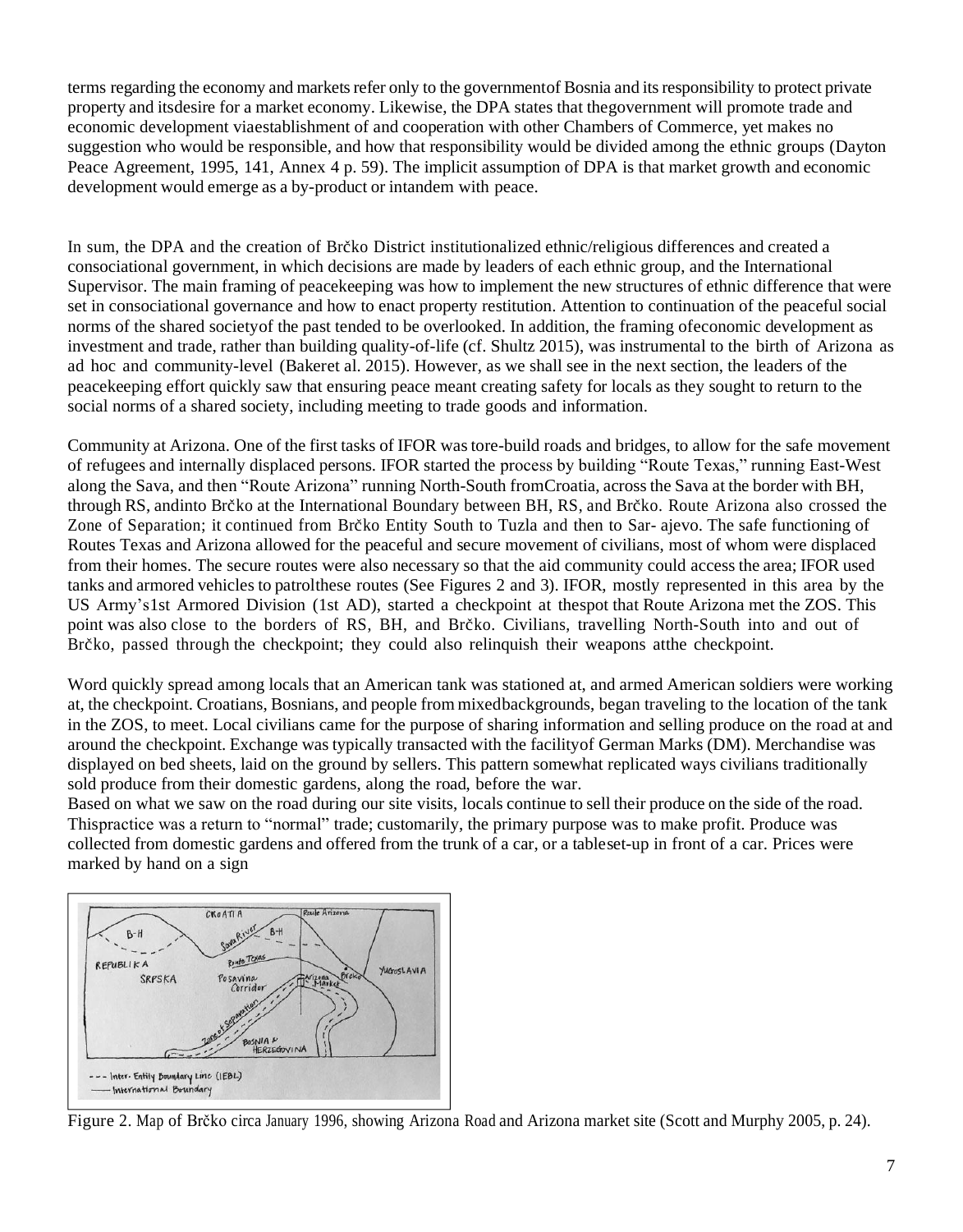

Figure 3. Photo of Arizona sign, circa 1995-2001, including the word Tržnica (Market).

made of cardboard and posted beside the car, as they still are (but now in KM, the local currency). A typical sign we saw, printed in the Latin-alphabet Croatian, was: "cabbage, 8DM/ kg", or "domestic vegetables." The nature of demand can be understood as a desire for the return to normal, meaning pre- war, ways of socializing and exchange, specifically of produce,as well as a desire for produce, which in winter, when the DPAwas signed, would largely have been potatoes and cabbage.

The volume of cars, produce, and people gathering in otherwords, the material symbols of a market grew to a <del>si</del><br>blocked the busy Route Arizona. The 1st AD, with the goal of keeping the road safe for movement <del>a</del>nd free of The volume of cars, produce, and people gathering in otherwords, the material symbols of a market grew to a size that obstruction, encouraged local Croatian, Bosnian, and Serbian de-mining operations to clear a field on the side of the road. Then, the1st AD brought in gravel to cover that field, with the intentionthat meetings could take place in and cars could be parked on the gravel-covered field—instead of the road, or in other areas,which still contained unexploded ordnance (see also Scott andMurphy 2005). The roadside meetings and small-time selling of produce moved immediately to the field, and more and morepeople came to meet and to trade at this safe place.

From the start, Arizona was a place that allowed locals to re-open communication, and to ask each other questions such as, "who set us against each other?" The people who started meet-ing at Arizona–Serbs, Bosnians and Croats–were people from inter-ethnic families or who were friends before the war. Theywanted to ask about their old friends and their welfare, or if warhad changed them: had they become extremely nationalistic? Were former friends and neighbors now showing a new identityor extreme nationalism through their dress or behavior, such asno longer speaking with friends of the other ethnicity, or wear-ing a long beard? A typical question would have been: is it safefor me to return to that area, or is it not hostile to people of myethnicity? People also came there to exchange information about missing and dead family members, the whereabouts andwelfare of refugees, and houses left behind. Civilians, and not officials, knew this information because civilians stayed in their homes during the war. It was difficult to believe that Dayton would guarantee peace in that area, and most people were afraid it would fail. Yet the 1st AD tanks seemed to represent a new period.

Officers from all three warring sides, and from the 1st AD, began to socialize at Mandicina Kafana, a cafe´ in Arizona. They came for scheduled meetings with US Generals and sat informally; their socializing contributed to the chances that a structure of peace would emerge, even in a context in which thetwo sides were still concerned that the other would attack on the battlefield, as tanks and guns remained around the periphery of Arizona. Since local leadership was organized accordingto ethnicity, and the military and political leadership and the leaders of the smuggling enterprises tended to share political and financial interests, these meetings tended to re-establish thepolitical groups that created and sustained the war. Another consequence of US Army activity at Arizona, such as clearing landmines and safeguarding Arizona, also allowed under- served locals to participate in the re-construction of the mar- keting system and to experience a return to a sense of normalcyin the shared social relations of everyday life, similar to what Baker et al. (2015) theorized ad hoc markets allow to happen after events that are traumatic to communities. Market-buildingand community building activities at Arizona were ad hoc in that they were not within the mandate of IFOR, as outlined by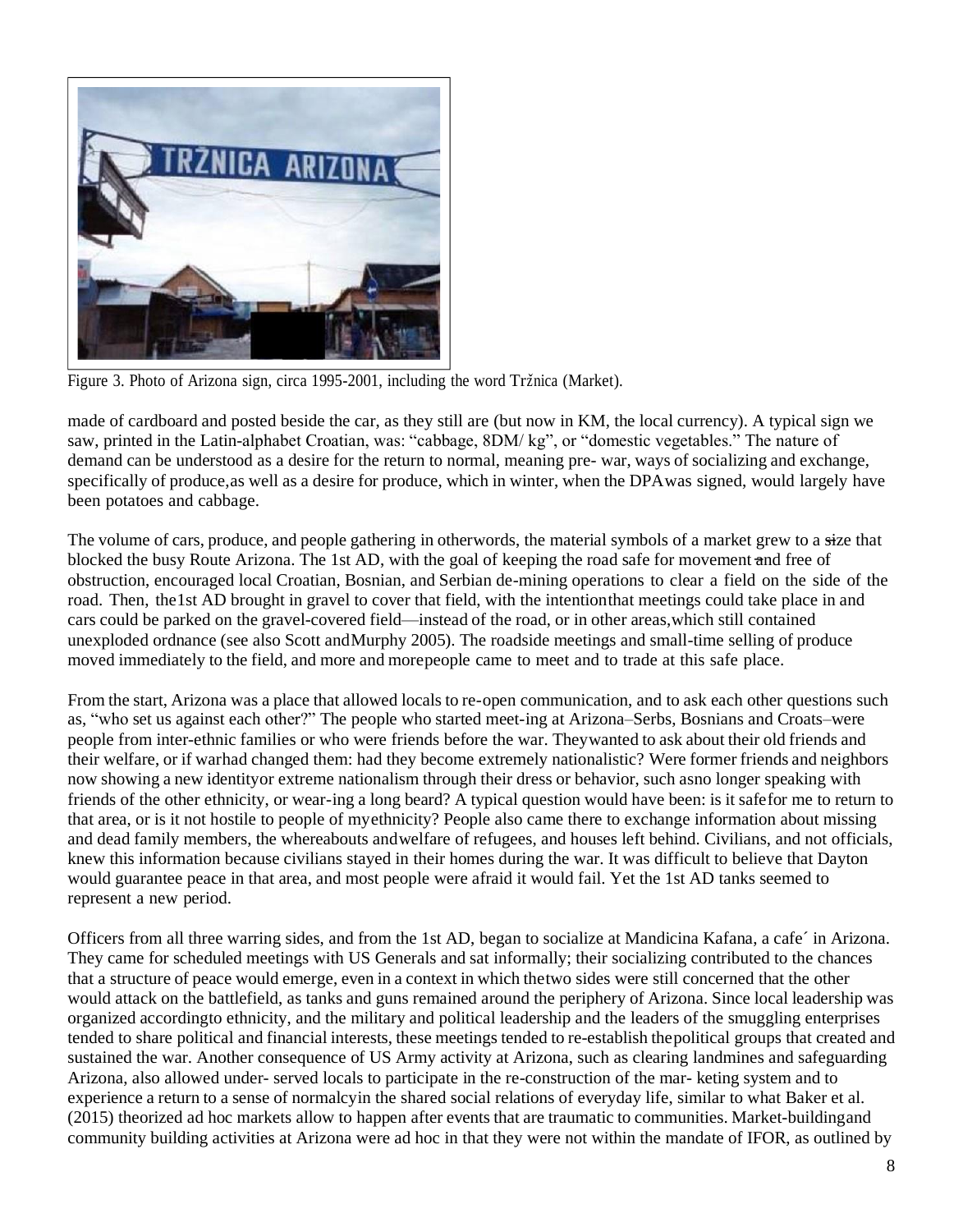Dayton. Yet they created a shared space where old social relations could be re-articulated, in a new political reality, shaped by focusing on political and ethnic identity differences. The political dimension of community building at Arizona addsto the idea of ad hoc marketing systems as building community,again as presented in Baker et al. (2015) and Shultz et al. (2005).

## **Provisioning, Exchange and Assortment at Arizona**

The goods in demand, supplied, and exchanged at Arizona reflected the destruction of war and a need to create a new market. During the war, homes were destroyed. People had nomeat to eat, a staple in Brčko. They had received humanitarian aid for a long period and were eager to have more to eat, as well as an assortment of foods. After the war, there was an influx of cash. First, the international community provided humanitarian assistance in Brčko and other reconstructed areas for re-building homes as a means of facilitating refugee return. Second, cash came in the form of remittances from the large number of Bosnians who were refugees in or had moved during the Yugoslav era to, for example, Canada, Germany, Austria, America, and Australia, and sent money home. Over- all, there was a desire to rebuild houses that were purposely destroyed, and there were two steady sources of money with which to do it.

Some of the remittances and re-building money were used tostart businesses, rather than to sell/build houses. War, and privatization, changed the way people in the region thought aboutmoney. Before the war, people in Yugoslavia could keep only asmall amount of cash in the bank; the limitation on accumulating capital normalized grey-economy exchange and construction. The grey-economy practices of the pre-war era only increased during privatization and the relative lack of regulation in the early 1990s. A person in Brčko, for example, could start with 1,000 DM, travel to Turkey to buy t-shirts or jeans, and return to Arizona and sell it all for a considerable profit. Through remittances, and through aid foundations that donatedmoney for reconstruction, cash flowed into Arizona; that cash likely supported much of the trade.

Arizona also offered a solution to the dearth of economic activity in the region. The territory that would become RS remained agriculturally productive after the war, though sub- optimally because of territorial and property disputes, andunmarked landmines. Northeast Bosnia had industry in the Yugoslavia era, including, for example, Izboro leather shoe factory, BiMex meat canning factory, and Bimal food oil processing factory, yet these factories were no longer operational,due to lack of investment in the 1980s and war-damage (Far- rand 2011). Bosnians, however, did receive cash remittances from family members living abroad, the intervention of the international community, and the increased grey-economy trade.

The Croatian pharmaceutical industry remained intact after the war, which proved helpful to Bosnians when Croats ventured to Arizona to sell diapers, detergents, and medicine. RS was isolated from the international community by a trade embargo, and it had no trade relations with either Croatia or BH. Yet agricultural products in RS were priced very low, andthere was a surplus, so Serbs from RS traveled to Arizona to sell or trade their produce, which was a solution for the marketisolation experienced in RS. The market, therefore, was a placefor building community through exchange and provisioning.

A marketing system, and a community, was taking shape: provisions were being marketed to meet demand, assortment increased, and the system was adapting, although not without concerns. Among them: quality, reliability and dubious originsof supply, such as from actors involved in supply or distributionin the war economy; poor-to-no regulations or standards beyond momentary and mutual agreement among buyers and sellers; infrastructure, storage capacity and security of inventory; hygiene; trends involving prostitution, human trafficking, and other illegal and "dark side" selling/consumption practices (see also Farrand 2011; Kennedy 2005).

By the end of 1996, the Arizona Market covered an area of approximately 15 acres, with about 2,000 sellers. Land ownerscharged high fees to rent space to sellers, who began to build stalls. Locals came and charged for using the toilet—there werejust five wooden toilets—and for parking. Prices were not regulated, and taxes were not paid on sales or profits. Sanitationwas not regulated. "Night clubs" and casinos opened. It is widely known in the region that, after the war, at Arizona, drugsmuggling, human trafficking, and prostitution were rife (Farrand 2011; Kennedy 2005). Although they were not asked (so as to avoid the risk of doing harm) and did not volunteer information or evidence of direct involvement in drug smuggling, human trafficking, and prostitution, our informants frequently mentioned that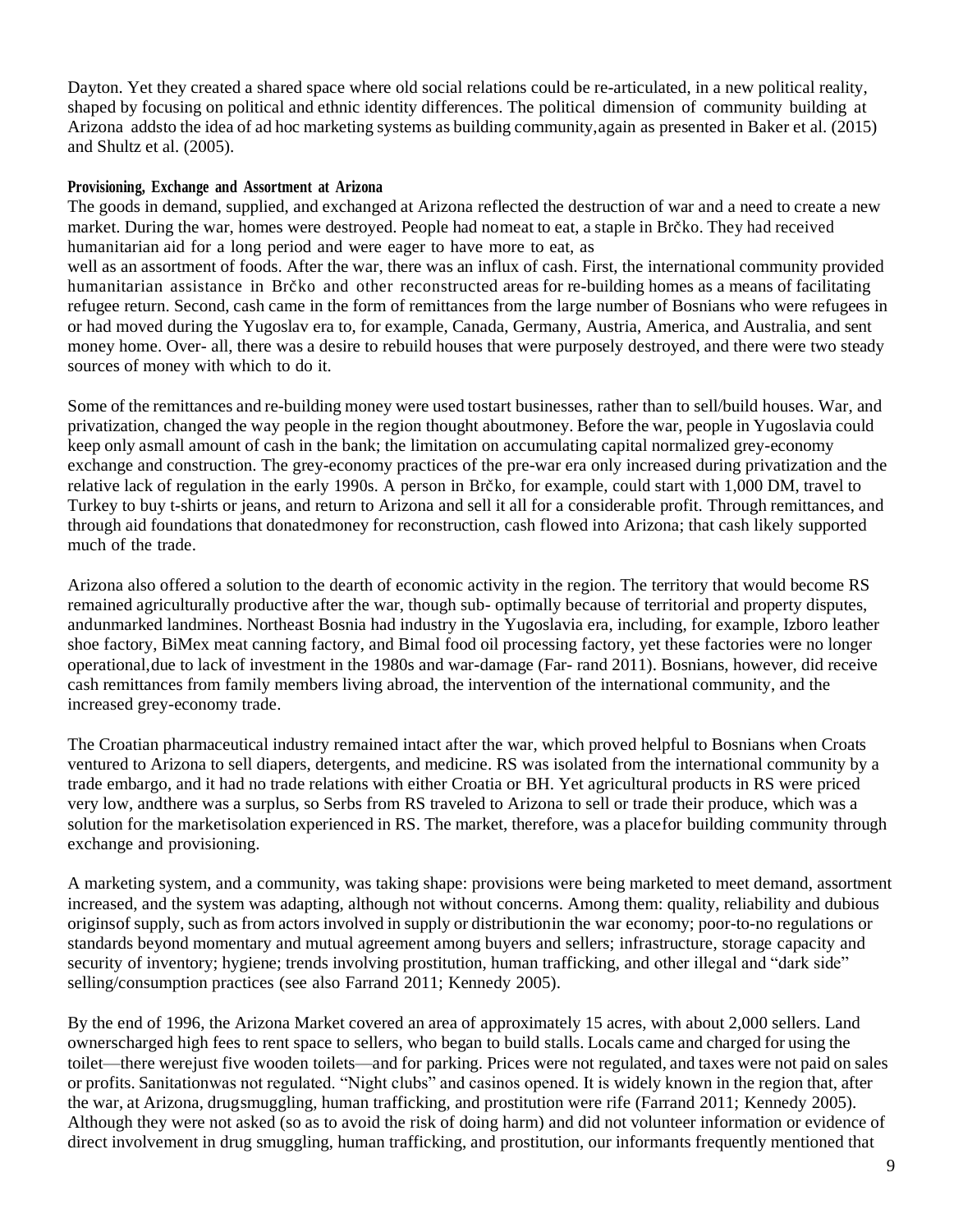these activities took place at Arizona in the post-war era. Moreover, we are able to triangulate stories of illegal activities, especiallyhuman trafficking, through news reports of UN police- involvement in the enslavement of Eastern European women in brothels in Bosnia and the cover-up of UN involvement in illegal activity (Lynch 2001, see also Haynes 2010). Through- out the remainder of the 1990s, the International Supervisor forBrc̆ko, Robert Farrand, wanted to close Arizona because of the illegal activities (Kennedy 2005). The local command of the US Army, however, was an advocate for Arizona—albeit withbetter regulation—as an obvious catalyst for building peace through building community and political ties, through trade of less nefarious goods and services, and socializing over coffee at Arizona.

In addition to the human rights violations and drug smuggling that were part of the supply and demand dynamics of Arizona, the sale of Smederevac brand ovens at Arizona helpsto illuminate this paradox of building community while unofficially endorsing illegal and unethical behavior. This case suggests that smuggling at Arizona was linked to the war economyas well. In fact, the distribution of Smederevac at Arizona demonstrates that Arizona may have perpetuated the new divisions that emerged during the war, as the shadow economy of distributing looted goods supplied consumers who purchased them at Arizona.

The purchase of the Smederevac oven factory by a person from Brčko, similarly to most privatization transactions during war in the successor states, was described as heavily influenced by political favoritism and bribes. Furthermore, we were informed thebuyer made a fortune in the privatization transaction and in thesale of smuggled Smederevac ovens at Arizona to displaced per-sons re-building their homes. Many other large and successful stores and factoriesfrom the SFRY-era were closed or destroyedduring the war, the goods were stolen, and sold at Arizona to people rebuilding homes destroyed during the war. At night, dealers would meet to exchange large inventories of goods thatwere looted during the war, confiscated, or otherwise stolen.

The copper trade at Arizona provides another illustrative example of the ways that Arizona supported the legitimization of illicit enterprise, linked to the war, in the post-conflict era. Yet Arizona also supplied community needs for goods, as would a government sanctioned ad hoc market. Our informantstold us that much of the copper piping that was sold at Arizonaoriginated in war-time plundering of homes throughout the region. These pipes were plundered by military, then sold in the shadow economy, then re-distributed and sold at Arizona. Most of the buyers were probably returnees who were rebuilding their homes, perhaps buying at Arizona the same plumbingthat was stolen from their house. Much of the funds to re-buildhomes came to the consumers living at the coping level from reconstruction donor countries and diaspora remittances. By not regulating who traded at the market, or the traffic entering Arizona, the US Army was complicit in continuing the dynamics and divisions of the war economy. The divisions continued across combatant or political lines as supplying Ari-zona tended to be aligned with the goods accessible across borders (Croatia and pharmaceuticals, Serbia and Smederevac brand ovens). Divisions also continued between those who supplied Ari- zona, and therefore continued to make a profit from wartime activities or access to smuggled goods, and those who bought goods at Arizona. While Arizona provided for communityneeds, consumers were made vulnerable by the war and its aftermath, as they had to rebuild, and their choice for sourcingof goods was largely limited to what Arizona offered, and the terms negotiated there.

## **Why a Market, Here?**

A begging question for the research team as we dug more deeply into the project: Why did a market emerge in the preciselocation of Arizona? We repeatedly heard from informants, when asked if the market could have materialized anywhere else in the Posavina Corridor, that while the presence of the tank and soldiers at the checkpoint indeed was important, giventhe international politics of the war, the most important reasonthat people came was that the tanks and soldiers were American. These armaments, under the authority of a US government that many local Bosnians and Croats perceivedto be pro-Bosnia during the war, instilled a belief among informants that the space, which eventually would become ArizonaMarket, was now safe and would remain safe, even if hostilitiesresumed elsewhere. The failures of the European Community and the UN Peace-keepers to stop the war and to stop the atrocities committed during the war created skepticism about Dayton, among locals.For example, the UN Peacekeepers in Bosnia, who did not intervene to stop the massacre at Srebrenica, were Dutch soldiers. Similarly, French military officials visited Sarajevo dur-ing the Siege of Sarajevo, yet neither France nor the UNintervened in ways that would have stopped the human suffer-ing of the Siege. The US government cooperated with the smuggling that armed the ARBiH (tacit cooperation via over- looking), and the US led NATO airstrikes on ARS positions inBosnia between 30 August and 30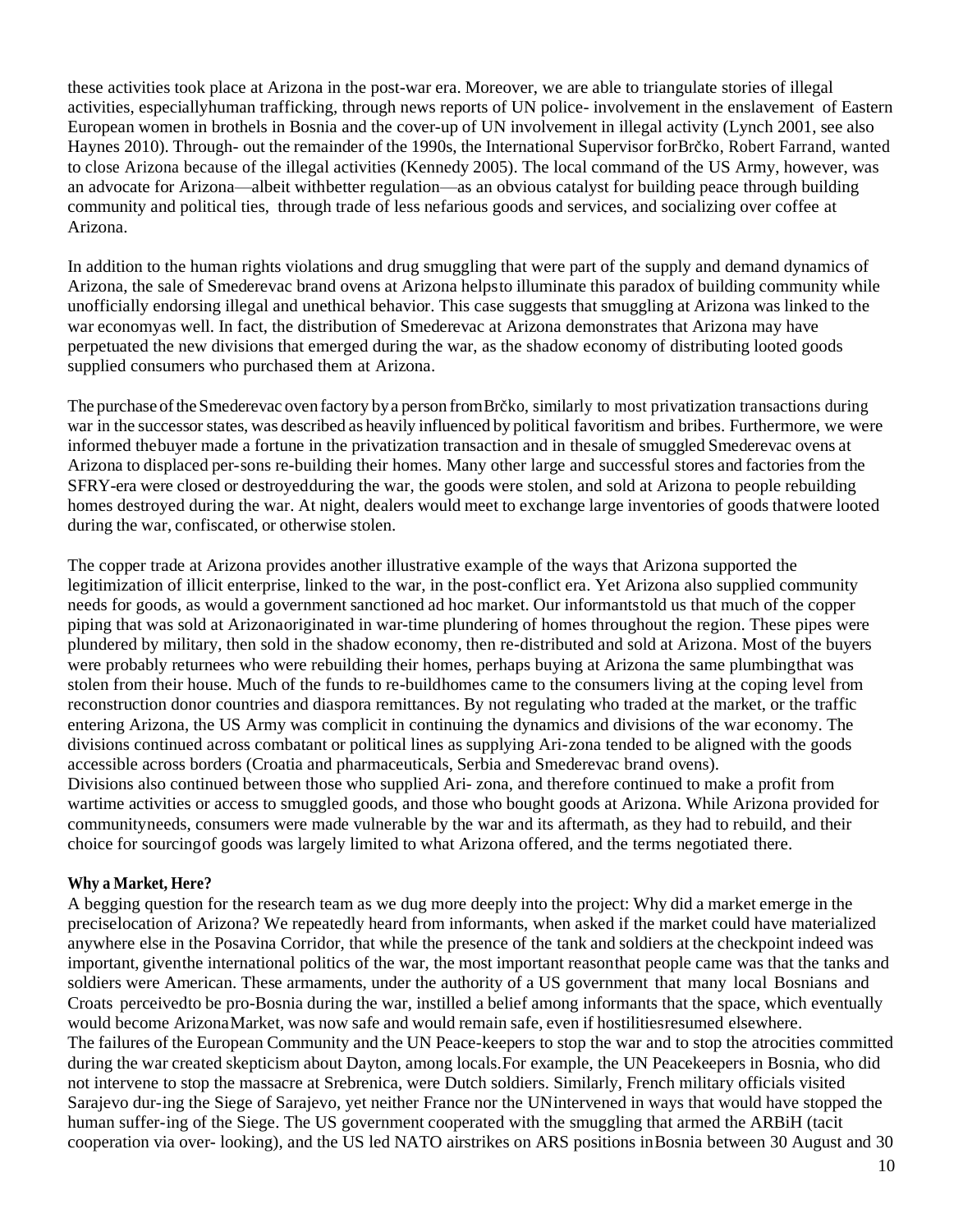September 1995, which are generally understood to have facilitated the end of the wars. American troops and American tanks were the material representation of moral and political will to act on behalf of Bosniancitizens. A Lt. Colonel in the US Army, and a member of the unit that participated in the building of Arizona, Tony Cucolo,described the dynamic:

Near one of the task force's checkpoints, the US brigade carved out and cleared a piece of land for roadside merchants that became known as the Arizona Market. Overnight, it acquired a reputation as the best four acres in the American sector for changing perceptions. There, Bosniacs, Croats, and Serbs mingled, shopped, bought and sold sugar, plum brandy, music, and livestock, and interacted with each other as though there had never been a war. It became a magnet for what can perhaps best be described as cross-boundary tailgate parties, and was a superb environment to begin rebuilding relationships and trust (Cucolo 1999, p. 12).

It should be noted that three stories in the region have emergedregarding the origin of the name "Arizona" for the market space. They are all true, in the sense that each story suggests the experience of meeting or trading at Arizona Marketplace. The first origin-story is that the name comes from the road, Route Arizona. Another story is from popular imagination among locals about Arizona representing the Wild West of theUSA; a place where anything or anyone could be bought and sold if you could get your hands on it and if the price was right.The third origin narrative is from Emir Kusturica, who directedthe film, Arizona Dream, in 1993. In this origin-narrative, Ari-zona is a fantasy place of sorts, where all things are possible, where dreams can come true.

Arizona, we suggest, was as a space in which locals could find common ground for re-articulating cultural similarities across ethnic lines through trade rituals, after a period of violence and political discourse that emphasizeddifferences and precluded trade (Nagle and Clancy 2010, p. 93). At the level of macro-analysis, the American tank can be understood as emphasizing that the space of Arizona belonged to none of the ethno-political groups. By implication of no group controlling Arizona, it became a common ground, a space for building community through trade, specifically through the social interaction of trade (cf. Nagle and Clancy 2010, re Northern Ireland; Daly and Sarkin 2007; Sarkin 2008).

## **Institutionalizing Arizona**

To some, such as IFOR, Arizona was a symbol of peace and community building based on the political system of consociationalism and shared society. For other political institutions, such as the International Supervisor for Brčko, Arizona was a symbol of post-war profiteering and a continuation of the war economy. In fact, it was both. While the efforts of the US Army in Brčko, and in Arizona specifically, played a role in building peace via renewed communication, socialization and marketing activities, some members of the international community, especially the Inter- national Supervisor for Brc<sup>\*ko</sup>, who concurrently served as the Deputy High Representative for the northern sector of Bosnia and Herzegovina, Ambassador Robert Farrand, viewed Ari- zona as a site of human rights violations and smuggling that destroyed community (Farrand 2011). These latter two activities raised questions about whether the efforts toward peace- building and democracy were successful, or at least not withoutserious social costs. Furthermore, any peacebuilding that occurred at Arizona could not be categorized as a successful outcome resulting from the international community's activities because Arizona was in the ZOS, making it outside the geographic sphere of authority held by the International Super-visor for Brčko.

As the decision of the International Supervisor for Brc̆ko regarding the future governance of Brc̆ko reached its deadline in 2000, attention turned to finding a success story. Serbs wereupset by the political decision to remove the IEBL and create Brc<sup>\*k</sup>o Canton in 1997. There were very few examples of implementation of free-and-fair elections, along with just a fewexamples of the safe return of refugees and other displaced persons to their occupied homes. No group was collecting taxeson trade in Arizona. Mayors of ethnically organized villages wanted control of Arizona, and often asked the Supervisor to demolish it or to give it to their jurisdiction. While Arizona represented a potential source of re-emerging conflict, it also offered a rare opportunity to present a success in Brcˇko, as Arizona symbolized a return to more peaceful inter-ethnic social relations. Yet its "Wild West" status was not acceptableas part of the success story. The Supervisor wanted the currentsite demolished and a new Arizona opened within Brčko, and under control of the Supervisor, as opposed to the political limbo of the ZOS and IFOR.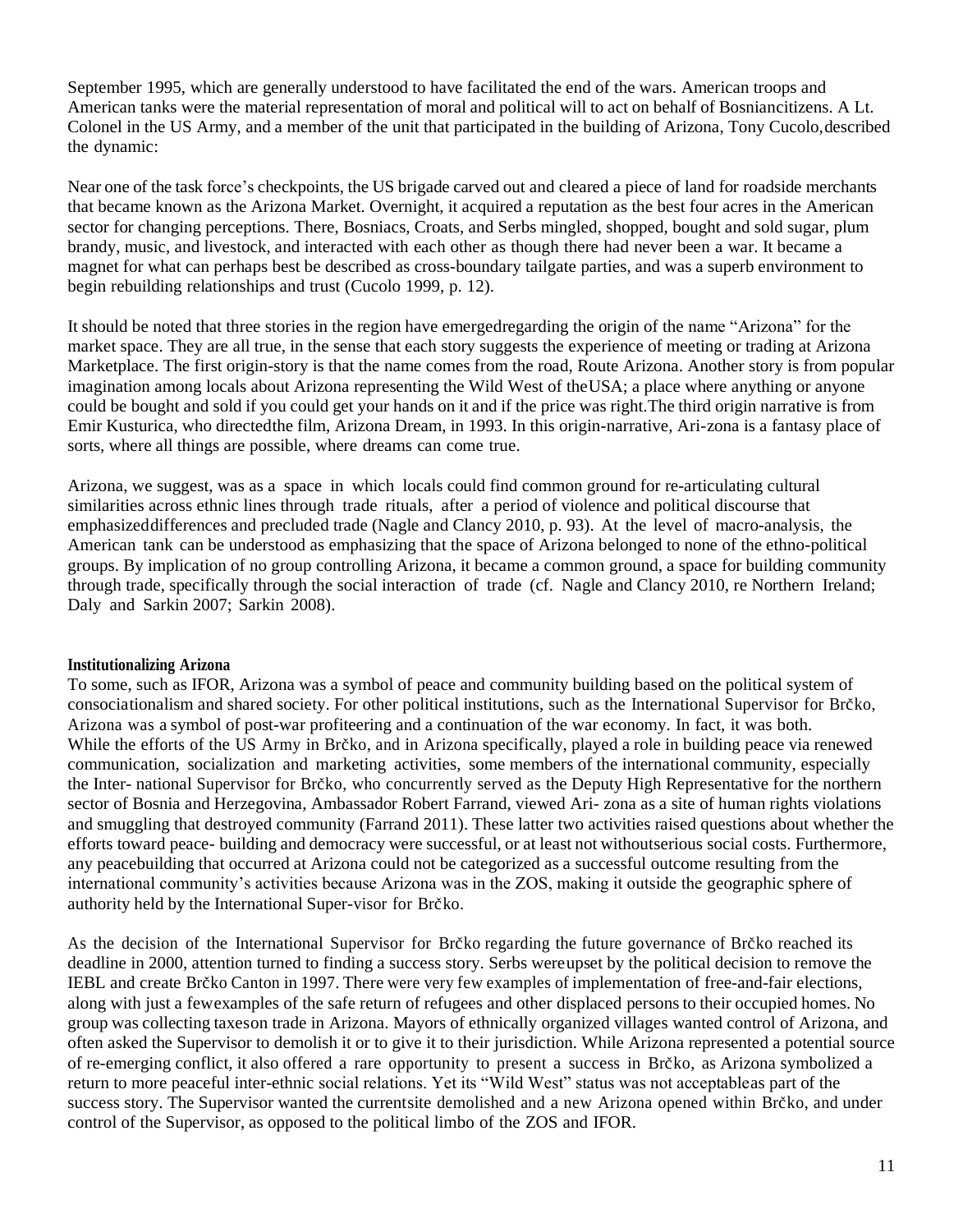A tender for demolishing extant Arizona and construction ofa new Arizona was issued. ItalProject, an Italian-Bosnian com-pany, was the winner, with a tender that included plans for parking, power, water, sanitation, and space for police presence. In 2004, Arizona reopened as an "out-of-town mall and tourist attraction" (Jeffrey 2006, p. 216). It remains state-owned, yet managed by ItalProject. The new Arizona consists of two halls, one on the West and one on the East side of a four-lane, paved road that has ruts in all of its lanes. There is a grassymedian in-between the roads, as well as a traffic circle – anchored by signage with "Arizona" and "ARIZONA Market" – that directs cars to either of the halls, as seen in Figures 4 and 5.

# **Arizona, Today**

Arizona, at the time of the researchers' last visit, June 28, 2013,is markedly more institutionalized in its organization, infra- structure, and cleanliness. Ramshackle huts, make-shift woo- den stalls, and muddy fields have largely disappeared. Paved roads, brick-and-mortar or corrugated-metal buildings, and indeed a generally clear, predictable, market-space with regulated merchants possessing a wide assortment of goods and



Figure 4. Signage for Today's "Arizona".



Figure 5. Signage for Today's "Arizona".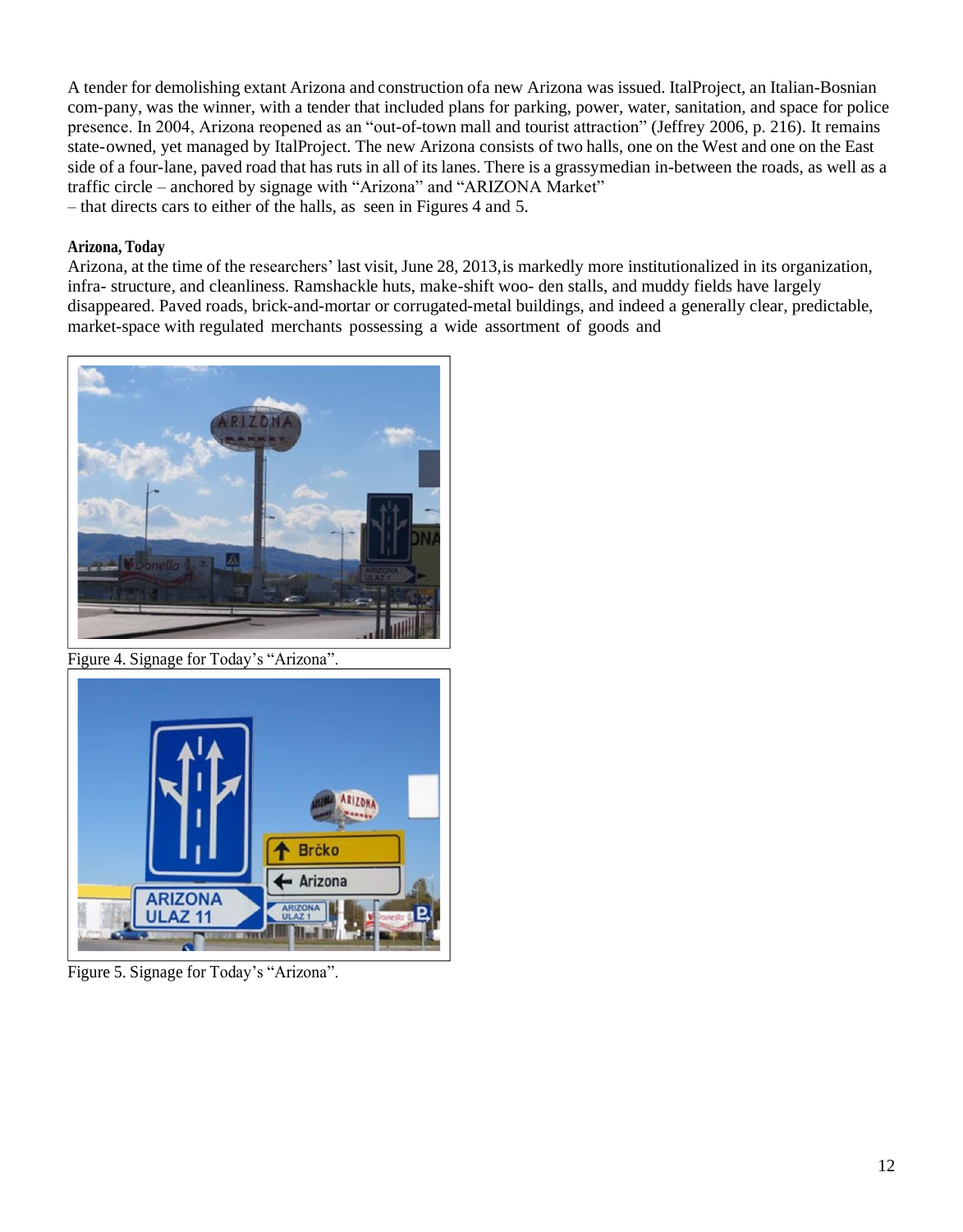

Figure 6. Scale and Scope of Today's Arizona (ATVBL 2014).



Figure 7. Typical Retail Spaces in Today's Arizona Market.

services have risen, as seen in the aerial photo in Figure 6, which demonstrates the scope and scale of today's Arizona. Today's Arizona is, for the most part, a contrast to the dynamic we found in the immediate post-Dayton era. Goods sold include hardware, underwear, purses, carpets, rugs, blankets, curtains, housewares, sports clothes and trainers, cosmetics, women's clothes, men's clothes, children's clothes, shoes, electronics, toys, jewelry, toilets, sinks, paint, tiles, rope, washing machines, patio bricks, car tires and car-related goods, CDs and movies, and cafés and restaurants serving grilled food and an assortment of traditional snacks as well as ubiquitous food and other brands–or counterfeit brands–one would find injust about any market. As in the regional cities, small stores typically sell one category of goods: hardware stores sell only hardware, clothing stores clothing, and so forth. Images of some of these retail spaces are found in Figures 6–10.

Some of the clothes in the stores were identical to items theauthors have seen in small shops in Zagreb, Sarajevo, Skopje, Ljubljana, Podgorica, Belgrade, Tirana, Thessaloniki, Bucharest, and indeed throughout the former Yugoslavia and the Balkans more generally. The presence of similar goods in Arizona as in the small shops of regional cities suggests to us that there are probably strong connections between Arizona and commerce throughout the region. The language of religious symbols in the stores offered potential interpretations of Arizona as a site of continued political maneuvering and the transformation of the shared space ofthe old Arizona into a divided space, a divided society, and a political dynamic of between-group antagonism and within- group solidarity.

In many stores throughout Arizona, either a crucifix (RomanCatholic, associated with Croats and Croatia) or a *nazar*  (amu-let to ward off the "evil eye" that is often associated with Bosnia, rather than Croatia or Serbia) were displayed inside the shop, by the door. The objects, as we understood their meaning, communicate the ethnic identity and political allegiance of the shop and the people affiliated with it, which are Croatian and Bosnian, respectively. There were more stores marked-out for identification for those with insider knowledgeby displaying a nazar than stores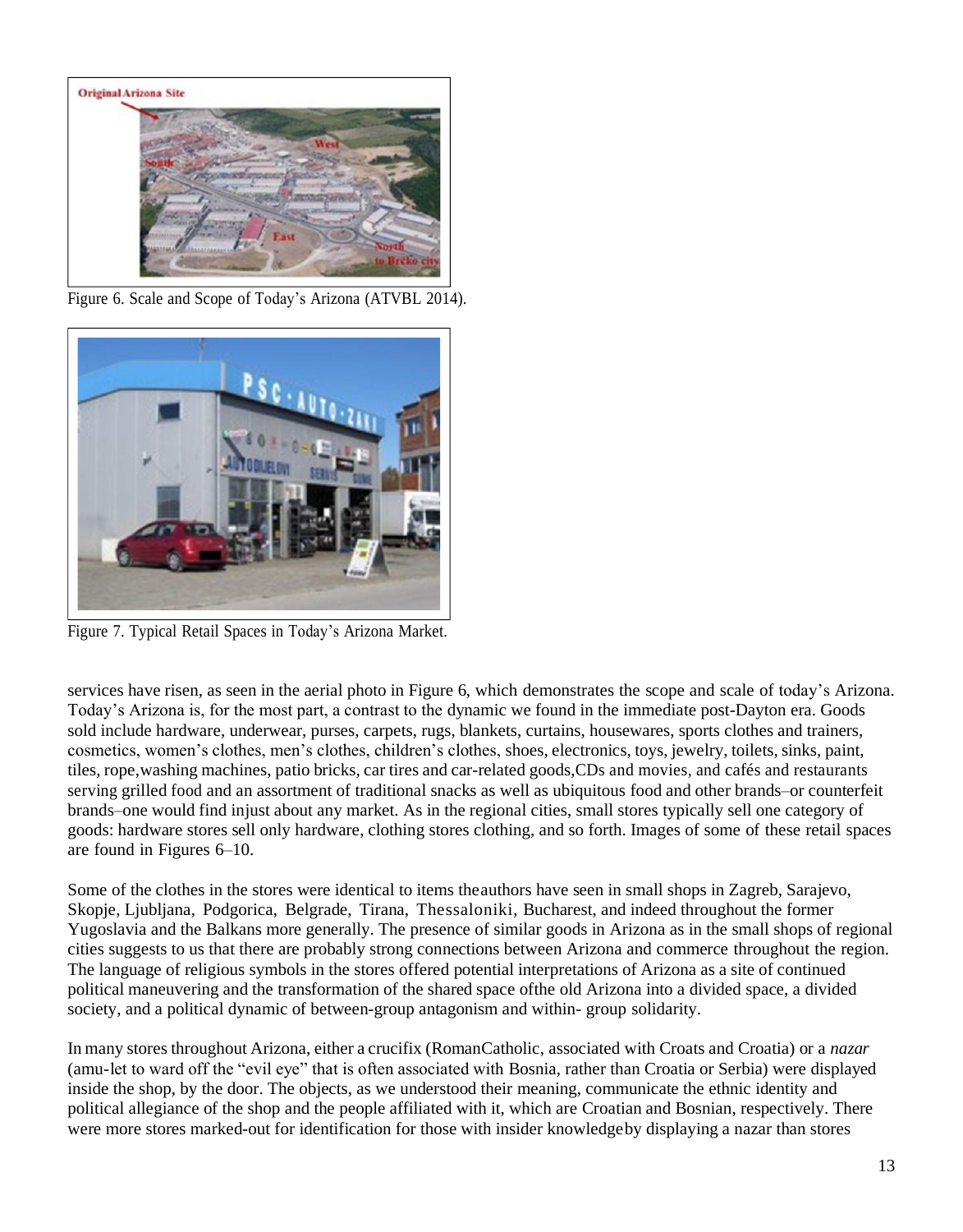marked by a crucifix by the door. The semiotics of religion and politics in Arizona's stores,as symbolized in the nazar and the Roman Catholic cross,



Figure 8. Typical Retail Spaces in Today's Arizona Market.



Figure 9. Typical Retail Spaces in Today's Arizona Market.



Figure 10. Typical Retail Spaces in Today's Arizona Market.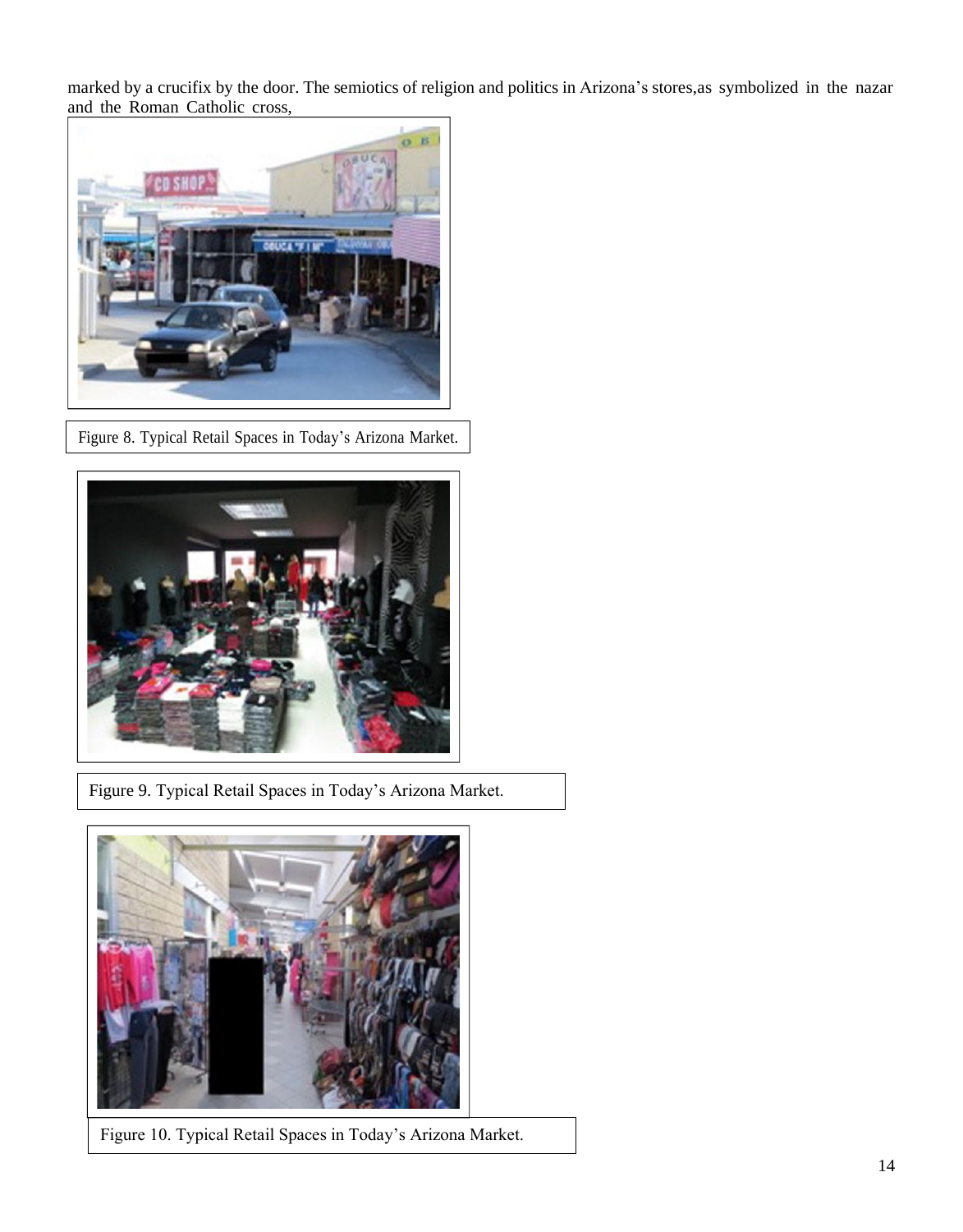suggested to us a larger presence of Bosnian-managed stores atArizona, than Croat or Serb-managed stores. Extending that line of thought, we understood that more stores at Arizona hadlinks to local Bosnian political parties than Croat or Serb, in thecontinued consociational political organization of Bosnia.

Looking at the spatial distribution of these religious/ethnic/identity/political symbols in the West side of Arizona, stores with the same symbols tended to be in the same areas. That is,Bosnian stores, or stores with the *nazar* on display, tended to befound together, while stores with the crucifix tended to be located in the same area. While the diversity of symbols at Arizona suggest that it is a shared space, the clustering of symbols, suggest that Arizona is also a symbol of the institutionalization of ethnic identity in politics and markets.

The retail spaces on the West side of Arizona also offered usnew cultural symbols of identity in the marketplace, in the formof Chinese Shops.<sup>4</sup> That is, in local terms, shops owned and operated by ethnic Chinese, the number and scale of which have not been seen by any of the authors in any other part of the former Yugoslavia. Notable in the Chinese shops, as com- pared to other shops, is the absence of the nazar and the crucifix. However, we did see traditional Chinese cultural and/or religious amulets and artifacts, discreetly placed in retail spacesor in back rooms of Chinese shops. We glimpsed into these "back stages" from the shop floor and saw cooking equipmentand food for preparation, along with the amulets and artifacts inthe back of the store.

The Chinese shops we encountered on the West side were unique in that we never saw a consumer in a store, browsing orpurchasing, or even speaking to an employee or owner. Chineseshops were filled with merchandise that we describe as trinkets,plastic goods, t-shirts, and toys wrapped in clear, plastic packaging marked "Made in China." These stores seemed to be managed by the Chinese people who were sitting at the cash registers, while rudimentary stocking and retailing tasks were administered by local employees. The East side of the road contained only vacant stores and shops that fit the description,in their offering, staffing, and identity symbols, as Chinese managed (and perhaps owned) shops, as seen in Figure 11.

In stores that we perceived to be owned by Bosnians or Croats, the staff, either on the retail floor or behind the cash register, interacted with us; for example, they said hello or asked if we were looking for something special. At Chinese shops, the staff did not engage us through a greeting or an inquiry. If we witnessed no buying or selling, and there wasno interaction with potential customers, then how were they surviving? What did Croats, Bosnians, or Serbs understand to be their reason for working at Arizona? Most importantly for our research: what can the presence of Chinese shops at Ari- zona teach us about Arizona as a marketing system?

According to our informants, many local Bosnians findemployment at Chinese shops. Bosnians apparently do not like working in these stores, yet they may not have access to other employment. Locals suggested that Miloševic´ smuggled the Chinese into Serbia and Republika Srpska (RS) during the war,in exchange for citizenship, their political allegiance at election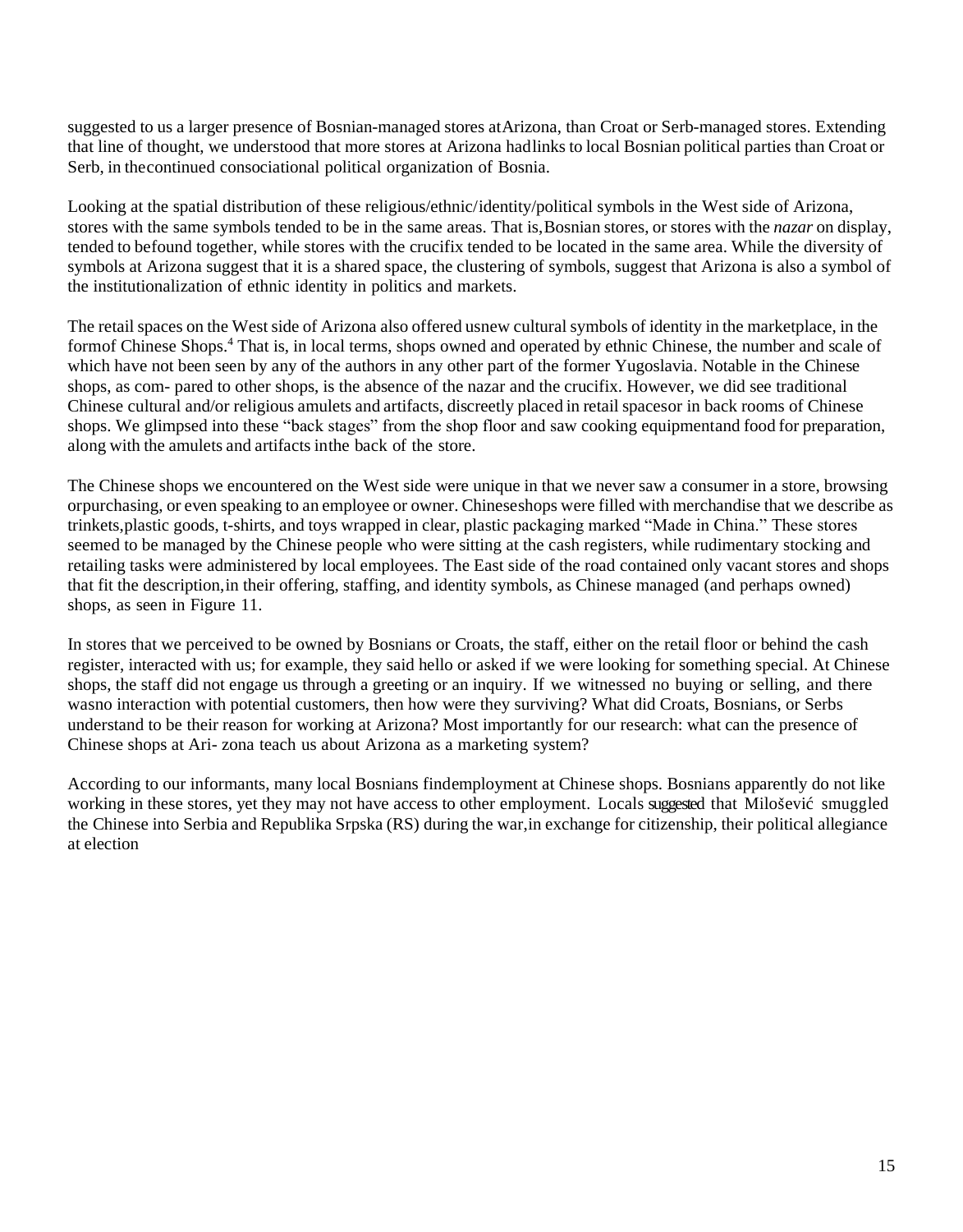

Figure 11. Typical storefront and goods sold in "Chinese Shops".

time, and weapons and armaments. After the war, so informants tell us, these newcomers migrated from Serbia and RS to Arizona. We sought to corroborate the Bosnian perspective through the media and through scholarly works. Our most fruit-ful lead was mention of a memorandum of understandingbetween the government of the RS and a Chinese firm (China Road and Bridge Corporation) to build a road in RS, beginningin 2011; perhaps the Chinese shops at Arizona are related to legitimate commerce, and not, as many Bosnians suggested, smuggling (Kuzmanovic 2011). The Chinese shop owners,according to informants, are considered to be quite culturally dissimilar from Bosnian culture. For example, according to informants, the Chinese shop owners reportedly are known fordriving expensive cars while living in miserable conditions; they live many to a room, and they rent very rundown houses and they are often perceived to be people who became wealthythrough dubious deals during the war.

Implied in informant discussion of the presence of Chinese shops is the notion that these shops are suspected by locals to belinked with political corruption, smuggling, war, and illegal trade. We do not suggest that the Chinese presence at Arizona is nefarious. Yet we argue that the use of criminal–or at least poorly regulated–trade and its ties to politicians as explanatoryframework by the informants suggests that this structural connection between criminal smuggling, money, and politicians, at the local and international levels, so prominent during the war, is understood by locals to continue at the new Arizona. The Chinese shops, if we view them as "new" cultures in the marketplace, have not displaced or challenged the political/ethnic/religious/identity dynamics of the new Arizona. Instead, they have offered a new symbol of a new "other" against which community is articulated, in addition to the political elites who are maintaining the new divisions of consociational governance. Their origin story continues the narrative that Arizona is connected to the wartime economy, and that the people in power during that period are still influential at Arizona. Security, safety, equity, order. Security, safety, equity and order– the assurance of a predictable and thus prosperous marketplace–were important to informants in the West hall. We had seen many cars marked "Police" and many men in police clothes at Arizona that day (June  $27$ ,  $2013$ ); many of these menwere drinking coffee at the multiple cafés at Arizona; there were also people at the cafés who were not dressed as police. The casual socializing of police over coffee suggested to us theease of a regular visitor. In addition to the police and other forms of security, there is additional evidence of a new Brčko, as seen in comparing new and old Arizona: metered parking spaces in a parking lot, with an attendant, a time-stamp machine, and a payment machine with automated gate at the entrance and exit to the parking lot.

These artifacts suggest there is a sense of predictability to the functioning of Arizona for visitors. Set working hours (8:00am-4:00 pm) are another example of normalcy at Arizona. It isimportant to consider standard store hours, the monitored parking lot, and the police presence, as a change from the first Arizona. In these market artifacts and practices, we found evidence of Dayton's goal of peacekeeping through re-building a state in Brčko, just as the International Supervisor intended. We suggest that these symbols of stability are similar to the "homeostatic markers" that Baker et al. (2015) suggest show amarket, and a community, has transitioned from devastating event to normalcy. Yet, fundamentally, according to our informants, the pre- vailing theme regarding police at Arizona is that they are vital,but also part of a structure of corruption, even if police activities are not necessarily corrupt. Consider, for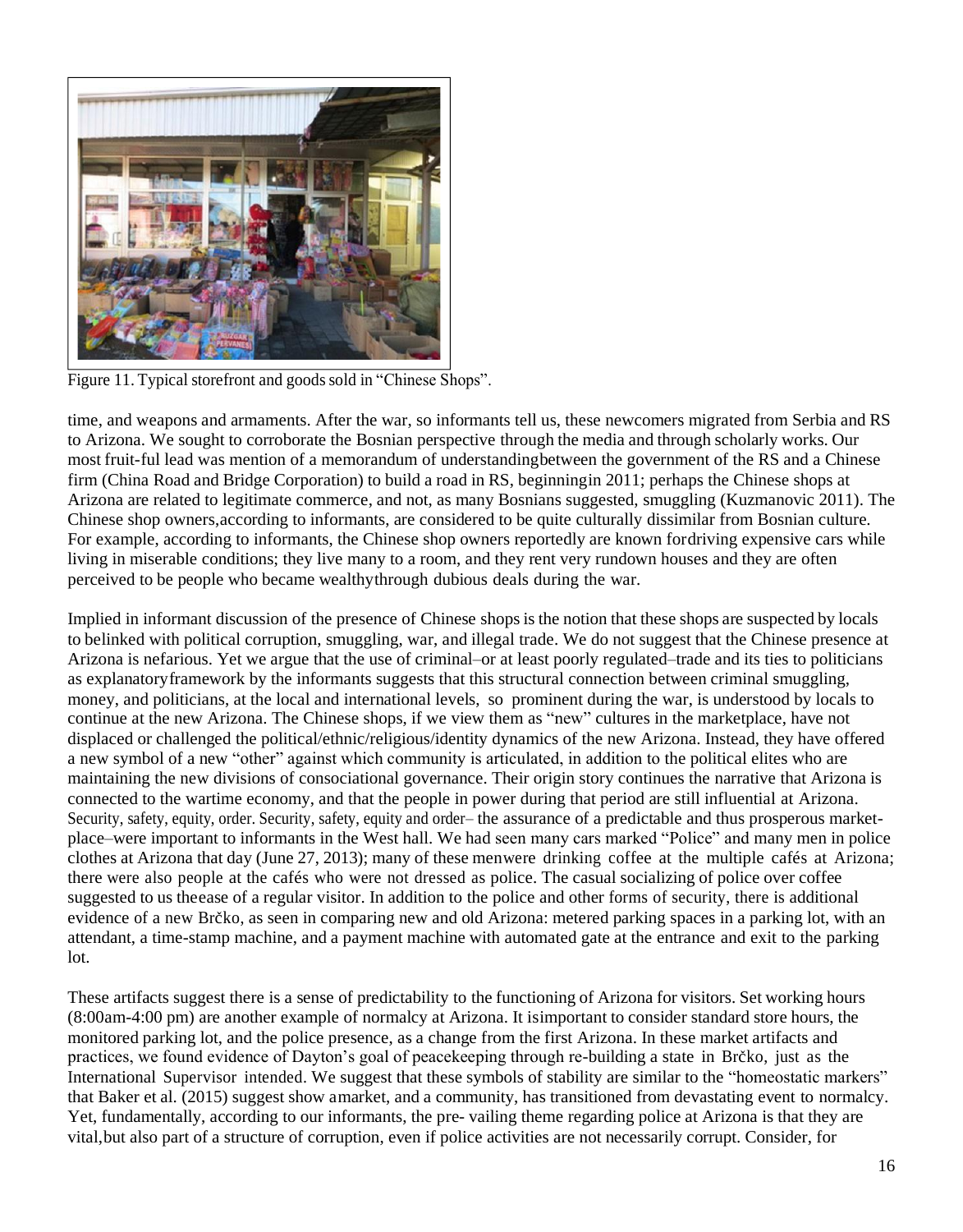example, a scenario an informant described: police may issue financial penalties for various license-related transgressions, real or manufactured. Informants contend that Mercator and Fis, multinational hypermarkets with stores in Brčko area, influence the police; furthermore, they suggest that these hypermarkets do not like competition from Arizona, and that the interests of thehypermarkets, the police activity at Arizona, and the issuing offines, are all connected via a political system. Standardization of the market's structure (hours, metered parking) may represent the institutionalization of a corrupt status quo that runs byemphasizing differences between groups, of insiders and seeming outsiders, into the everyday life of people working and shopping at Arizona, and living in the broader Brčko area. We suggest that these informants describe a system in which consumers and retailers are vulnerable to corruption, or perceived corruption, in the marketing system. Unlike the ad hoc market in Baker et al. (2015), this market does not emphasize equality and transparency, largely because of its seemingly continued relationship with market actors who emerged during the war.

We are sensitive to describing allegations or intimations regarding corruption. In our individual field notes and in our group discussion of our impressions regarding what was intriguing or disturbing during our participant observation and our interviews, we explore potential counter arguments about the ways that informants explained emergent themes.

The second author was at Arizona during the pre-privatization, Wild West stage, and used that experience as a point of triangulation that potentially adds nuance to the informant understanding of the police presence. Police presence at Arizona could be interpreted as an indicator that the market is now under the administration of Brčko, and that Brčko has a functioning government and civil society. However, the majority narrative that we heardsuggests that retailers and consumers sense that they are operating in a marketing system in which they are vulnerable. Specifically, the retailers and consumers experience a state of vulnerability when they understand the people and institutionswho control fairness at Arizona to be governed by corruption andself-interest, as opposed to communal goals of regional eco- nomic growth and transparent regulation. We believe that the example of consumers and retailers at Arizona extends the workof macromarketing scholars (e.g., Baker 2009; Barrios et al. 2016; Shultz et al. 2005) on vulnerability, disasters and war bydescribing how vulnerability emerges at the group level, and bydescribing how post-war markets, when little attention is givento markets in the process of creating peace, can create vulnerabilities by institutionalizing power imbalances.

#### **The Future of Arizona**

The curious case of underwear makes key points about the possible future of Arizona. That is, we were surprised to see the quantity of cotton underwear sold throughout the small andlarge shops of the West hall. The quantity seems vastly larger than anything that the local consumer-base could support through purchase and consumption. After touring the market, we returned to one of the stores we had previously visited, whichsparked our curiosity about the quantity of underwear sold at Arizona. We had seen many tables holding rows and rows of underwear and t-shirts, which were for sale, in pre-packed 5-packs only, with a few samples hanging from the ceiling. Theclothes offered in this store were neatly presented and organized.Our goal was to follow-up on comments about wholesale trade atArizona. We approached the person behind the counter and disclosed, in the local language, why we were there.

This person has worked at Arizona since the end of the war,and at this store for six years, and explained that the atmospherebefore the privatization of Arizona—when trade was illegal— was better than it is today. People visited for fun; they had moremoney then, and nowhere else to buy goods than at Arizona. Now, fewer people come to Arizona, and commerce is trendingto wholesale. Many others talked with nostalgia about the old Arizona as a place where the social relations of Yugoslavia could resume. We learned that the underwear typically is sold to people from Herzegovina, who come to Arizona to buy wholesale and then re-sell the underwear in other parts of Herzegovina and elsewhere. In a similar way, the change from local retail to wholesale distribution represents a new role for Arizona as integrating the space further into the new regional marketing system, close to the border of the EU. We under- stood from many informants that firms from Turkey are present at Arizona, using the area as a warehouse for distribution of cotton garments that are made in Turkey.

Others confirmed that Arizona is moving to wholesale,largely because the local marketing system is changing, at micro, meso and macro levels. Mercator and Fis–established retail brands known for quality products, wide assortment, standardized pricing, superior retail service and clean retail spaces–now dominate the market for low-cost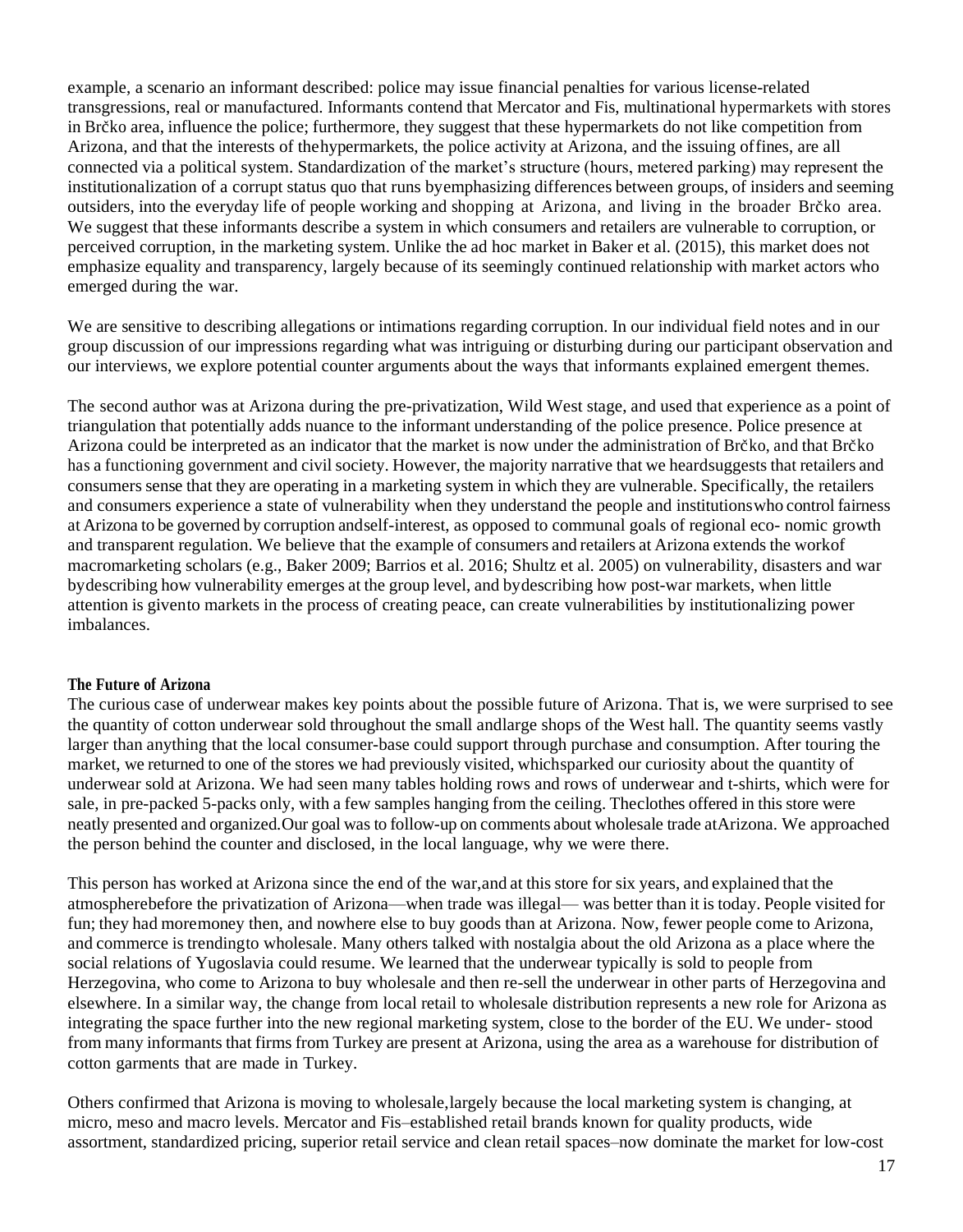goods and food.Foreign investment in distribution tends to come from Turkey,while investment in retail and in rebuilding industry tends to come from Germany, Austria, and Croatia. The green market atArizona is now 90% wholesale. Much of the rest of Arizona isalso moving towards wholesale commerce. The location of Arizona, with inexpensive access to all countries of the formerSFRY, adjacent and investing countries in the EU and Turkey,is a motive for wholesale. One interpretation of the move to wholesale at Arizona is that, as standardization of retail arrives in Brčko through multinational hypermarkets, the offering at Arizona is no longer competitive, except at the wholesale level,regionally integrating and perhaps even globally integrating Arizona. Thus, we suggest that Arizona, and the types ofexchange witnessed there, are continuing to adapt, and addresscommunity needs, in this case, regional integration as part of economic growth, long after the adversity of war. The adaptationat Arizona now, as during the era of privatization, seems to be directed by the companies in charge of the wholesale operations,extending the views of Baker et al. (2015), Shultz et al. (2005)and Barrios et al. (2016) that post-disaster / post-war market evolution is natural and ongoing (see also Layton 2015).

What can Arizona as a site for distribution suggest about the political future of this divided society? Arizona is now linked toneighboring nation-states, and those states have representativeethnic/political parties in Bosnia. Thus, we argue, Arizona willcontinue to mirror social and political division, just as Arizonawill likely function to integrate the region globally. The contra-diction of Dayton is that it enforced peace based on territory and ethnicity, and in so doing, enforced the ideologies around which the war was fought (cf. Jeffrey 2006). We suggest that the tension of the new Arizona is that it is a shared space, in thatthe symbols of most of the participating, governing parties are present (although we did see few if any Orthodox Christian crosses). Yet it is a shared space in which identity – political, ethnic, religious and marketing and consumption – is defined through difference: symbols in stores, newcomers with their symbols and meanings, the presence of police and order as representing a corrupt system; an acceptable, if not fully shared, vision of the future; flexibility and adaptation; and perhaps most importantly, cooperation to ensure peace, pros- perity and community, rather than fractious conflict, which could spiral to more violence, war and an inevitable destructionof a reasonably well functioning marketing system.

## **Discussion**

after a dramatic and ultimately violent disintegration of an extant political and marketing system; the numerous factors, forces, relationships and trends–including political discord andwar. We examined how and why a new system can, and indeeddid, emerge at a post-conflict site following war, given the creation and enforcement of specific peace terms. In exploringthree particular phases—emergence, growth, and institutionalization—of Bosnia's Arizona Market, we highlight the role ofthe international community in creating a post-conflict market through its activity and inactivity and the resolve of various stakeholders to rebuild or to take advantage of a safe, functional marketscape to provide goods and services, and to buildcommunity.

The very first prosocial exchange at what is now the ArizonaMarket was a turn toward life and fundamental humanity. Wereit not, there would have been no second exchange, no third andno marketing system that we now see, today. The emergence ofArizona thus supports the notion that we are "Homo Market- us," the marketing animal (Shultz 2007); we seek to engage inexchange, often repeatedly and via simple processes and com-plex institutions, to build community and to enhance security and survivability. Due to the dominance of the elites in the market economy of the war, the ethnicity and geography-based peace terms, and the weak role of the civilian and marketsectors as stated in the Dayton Peace Accord, Arizona made legitimate the new criminal elites of the wartime marketing system by allowing them to funnel their smuggled goods into Arizona, just as Arizona was a move away from conflict,towards peace.

Similarly to other macromarketing scholars (e.g., Bakeret al. 2015; Barrios et al. 2016; Layton 2015; Shultz et al. 2005), we reveal the importance of marketing exchange as a means of building community. Community emerged through social interactions of exchange. Specifically to the case of Baker et al. (2015), buyers and sellers were members of a community; findings from field research at Arizona Market, the relationship between community and government institutions had/has both differences and ubiquities, an idea less welldeveloped by other macromarketing scholars. Arizona emergedfrom human-induced disaster and, fundamentally, (1) desire toend that which caused or is still causing disaster, (2) interest tobuild community, (3) a framework and resources for rebirth, engagement, institutionalization, and sustainability. At Ari- zona, the terms of the new institutional order, as largely promulgated by the international community, while carving-out boundaries, did not account for institutional support for exchange or provisioning resources. In short, there was no planfor a marketing system. This vacuum contributed to illegal activity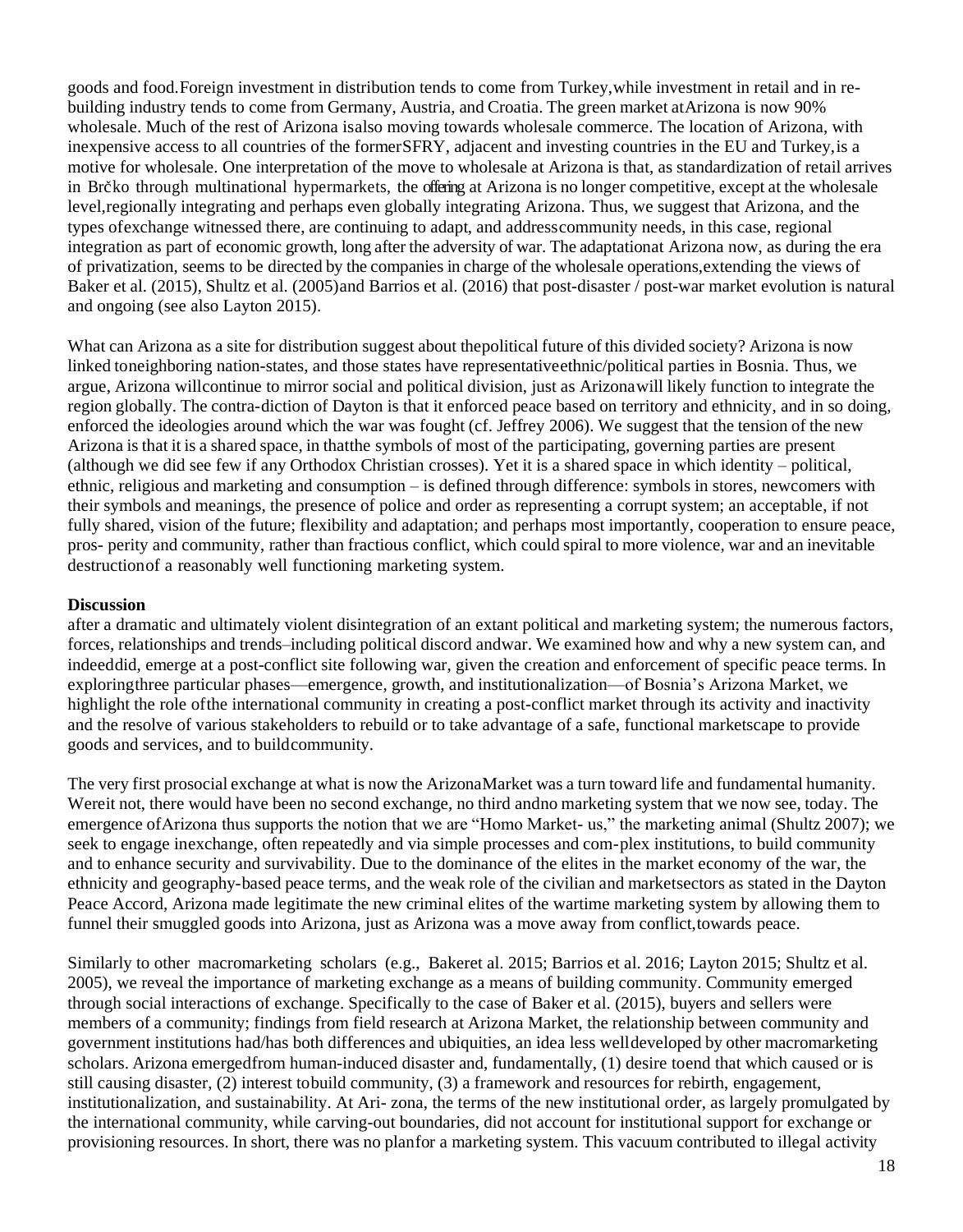that occurred during and continued after the war, oftenclandestinely but also through legitimate organizations, under the watch of the international community. Money that was usedby consumers in exchange often came from donor countries and from the diaspora as well as from the continuation of the wartime market. All this occurred in various ways during war,under the cloud of war and its ongoing threat, and myriad complexities, rivalries and uncertainties related thereto; some of which still exist. Further to the matter of resources, what becomes clear in the case of Arizona is that markets not only "influence resource flows", they are a resource; when administered well and safely, they engender trust and create social order and meaning; in Bosnia, and presumably in most if not all complex societies, they are indispensable to community.

Arizona moreover provided "solutions to unmet needs in times of adversity" (Baker et al. 2015, p. 337; see also Shultz et al. 2005) and proved to be an adaptive marketing system in the process (Barrios et al. 2016; Layton 2015). At postconflictArizona, the need was, at first, information and normal social relations, and, as the offering at the market was established, forfood and other goods. The resumption of normal social relations meant coffee with friends and neighbors as well as the ad-hoc exchange. Our findings suggest that the social relations ofexchange at Arizona provided a return to some of the old socialrelations. They also supported a new political and economic elite, based on control of and access to resources. The new eliteseemed to reflect the power structures of the wartime economy,possibly casting doubts on the likelihood of a lasting peace from the start, as well as contributing to the "Wild West" origin-narrative of Arizona. Arizona reflects a dichotomy of creating community and institutionalizing political structures of difference (consociationalism), with connection to the structures of the war economy. The outcome of the dichotomy has been to create vulnerable consumers and retailers in a market that emerged after war.

Ongoing, new or deeper engagement with the EU, other states and blocs, and private investors continues to re-shape the marketing system of Arizona, which thus far has provedto be adaptive and to provide an assortment of goods and ser- vices, as well as a sense of community valued by many stake- holders. What also should become clear is that the stakeholderscomprising the marketing system—e.g., politicians, businesspersons, soldiers, consumers, and virtually everyone in Europe weary of war—have choices and indeed make choices that canlead to three plausible outcomes: (1) marketing system devastation; (2) hegemony, exclusion, and exploitation; or (3) macromarketing structures, processes and practices that are inclusive and adaptive and offer an assortment of goods and services that enhance sustainable peace and prosperity for as many stakeholders as is possible. Arizona emerged from the first outcome, was dominated for a period by the second, and seems to be transitioning to the third. We are guardedly opti- mistic that a more macromarketing orientation by the development community toward post-conflict marketing systems suchas Arizona Market, Brc̆ko, and other post-conflict states that are characterized by consociationalism as a form of government, such as Northern Ireland and Lebanon, may help build lasting peace and well-being.

Findings from this research may be useful to practices and policies in other post-conflict marketing systems that are or arelikely to be governed through consociational power sharing arrangements; they may also spur further research. Events in Iraq, Syria, Yemen, Central Africa Republic, Libya, Nigeria, South Sudan and other conflict and postconflict areas, sadly offer no shortage of opportunities for further study. Future research could and should assess the role of the international community in the conflict and in the peace settlement, and the role of the market as a site of shared space and shared society ora site for continuing the political dynamics of division that created and sustained conflict. Other noteworthy forces are likely to emerge, as macromarketing scholars determine whichfactors are most salient to stimulate and to sustain marketing systems conducive to peace and prosperity. Applications of multiple and plausibly new methods will be useful, but what- ever the research tack and focus, a marketing systems perspective will be imperative.

# Acknowledgments

The authors acknowledge the support of numerous field assistants and colleagues in Bosnia and Herzegovina. The authors also thank Editor Peterson, the reviewers, and participants of the 40th Annual Macro- marketing Conference who shared thoughtful and helpful comments that improved earlier drafts of this article.

## Declaration of Conflicting Interests

The author(s) declared no potential conflicts of interest with respect to the research, authorship, and/or publication of this article.

# Funding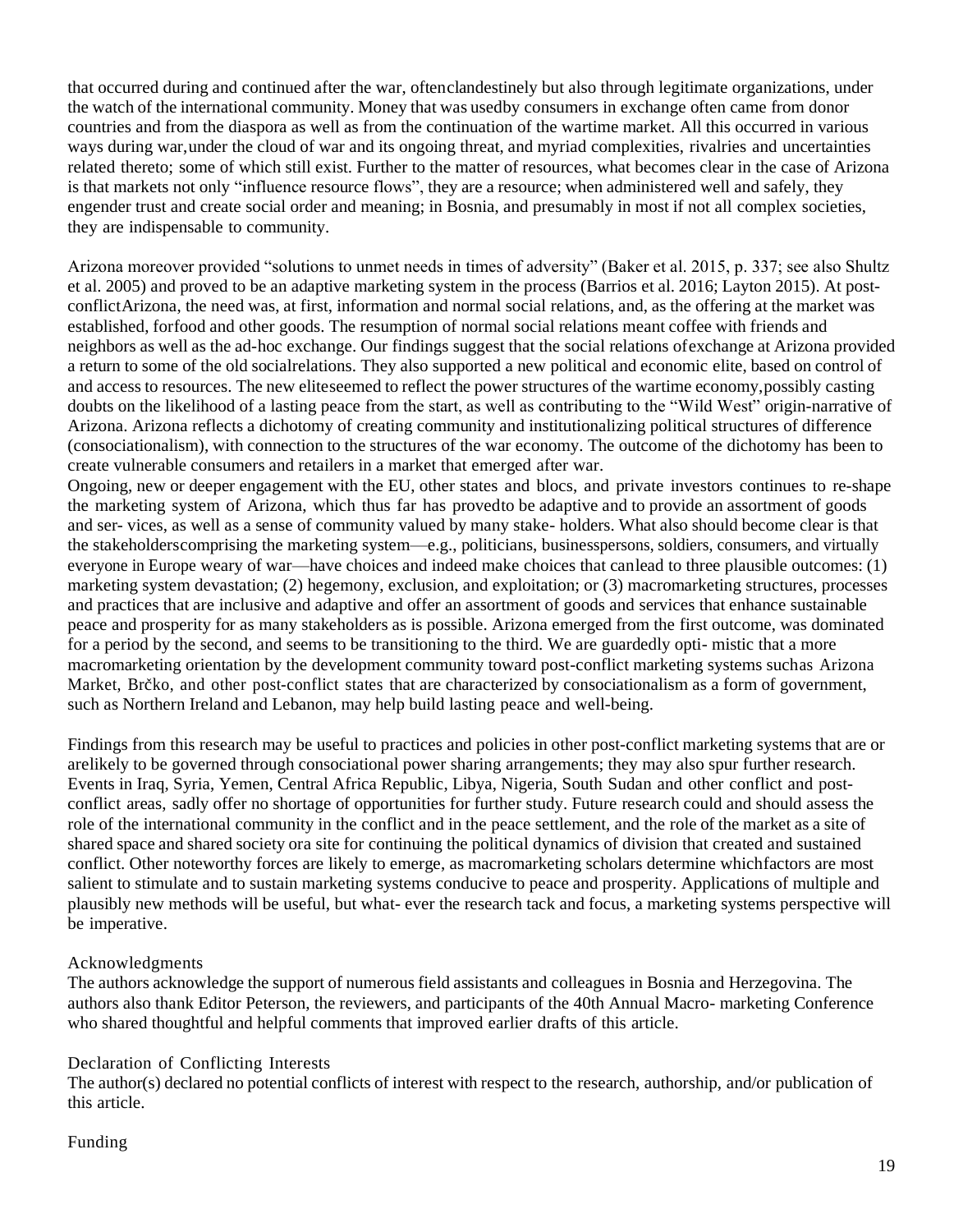The author(s) received no financial support for the research, author- ship, and/or publication of this article.

## **Note**

Bosnia and Herzegovina is a successor state of the Socialist Republic of Bosnia and Herzegovina, which, from 1943 to 1992, was one of the six republics of the Socialist Federal Republic of Yugoslavia. Locals use the terms Bosnia, or simply BiH or BH. Locals also may refer to the northeastern part of the state as Bosnia, and the south- western part as Herzegovina. Following the norms of our informants, we will use Bosnia to indicate both the geographic region Bosnia and the state.

Bosnian citizens who are Muslim are known locally as Bosnians. The term Bosniak is favored by some when referring to Muslim Bosnians, e.g., in US policy documents. Following our commit- ment to ethnographic methods, we use the local term, Bosnian. Ethnic Croats who are citizens of Bosnia are known as Croats, andethnic Serbs who are citizens of Bosnia are referred to as Serbs.

ARBiH is the Army of the Republic of Bosnia and Herzegovina, JNA is the Yugoslav National Army, HVO is the Croatian DefenseCouncil, and VRS is the Army of Republika Srpska.

While we are uncomfortable with the term "Chinese shop" and "Chinese presence," as they imply reducing the phenomenon of market and political globalization to ethnicity, these are the terms that locals use.

## **References**

Alderson, Wroe (1965), Dynamic Marketing Behavior. Homewood, IL: Richard D. Irwin.

Andreas, Peter (2004), "The Clandestine Political Economy of War and Peace in Bosnia," International Studies Quarterly, 48 (1), 29-51.

Andreas, Peter (2005), "Criminalizing Consequences of Sanctions: Embargo Busting and Its Legacy," International Studies Quar- terly, 49 (2), 335-60.

Arsovska, Jana and Panos A. Kostakos (2008), "Illicit Arms Traffick- ing and the Limits of Rational Choice Theory: The Case of the Balkans," Trends in Organized Crime, 11 (4), 352-78.

ATVBL (Alternativna Televizija Banja Luka) (2014), "Propada Arizona", January 5, (accessed September 1, 2016), [available at [http://www.atvbl.com/atv-videobrcko-propada-arizona/\].](http://www.atvbl.com/atv-videobrcko-propada-arizona/)

Baker, Stacey Menzel (2009), "Vulnerability and Resilience in Natu- ral Disasters: A Marketing and Public Policy Perspective," Journal of Public Policy & Marketing, 28 (1), 14-23.

Baker, Stacey Menzel, Ronald Paul Hill, Courtney Nations Baker, and John D. Mittelstaedt (2015), "Improvisational Provisioning in Disaster: The Mechanisms and Meanings of Ad Hoc Marketing Exchange Systems in Community," Journal of Macromarketing, 35 (3), 334-52.

Ballentine, Karen and Heiko Nitzschke (2005), The Political Economy of Civil War and Conflict Transformation. Berghof Research Center for Constructive Conflict Management, (accessed May 1, 2015), [available at [http://www.berghof-handbook.net.\]](http://www.berghof-handbook.net/)

Barrios, Andres, Kristine DeValck, Clifford Shultz, Olivier Sibai, Katherina Husemann, Matthew Maxwell-Smith, and Marius Lue- dicke (2016), "Marketing as a Means to Transformative Social Conflict Resolution: Lessons from Transitioning War Economies and the Colombian Coffee Marketing System," Journal of Public Policy & Marketing, 35 (2), 185-97.

Bartels, Robert and Roger L. Jenkins (1977), "Macromarketing,"

Journal of Marketing, 41 (4), 17-20.

Belloni, Roberto (2004), "Peacebuilding and Consociational Electoral Engineering in Bosnia and Herzegovina," International Peace- keeping, 11 (2), 334-53.

Bringa, Tone (1995), Being Muslim the Bosnian Way: Identity and Community in a Central Bosnian Village. Princeton, NJ: Princeton University Press.

Bouvier, Virginia (2009), Colombia: Building Peace in a Time of War.

Washington, DC: United States Institute of Peace.

Cohen, Roger (1994), "Arms Trafficing to Bosnia Goes on Despite Embargo," The New York Times. Published: November 5, 1994, (accessed October 8, 2016), [available at [http://www.nytimes.com/1994/11/05/world/arms](http://www.nytimes.com/1994/11/05/world/arms-trafficking-to-bosnia-goes-on-despite-embargo.html)[trafficking-to-bosnia-goes-on-despite-](http://www.nytimes.com/1994/11/05/world/arms-trafficking-to-bosnia-goes-on-despite-embargo.html) [embargo.html.\]](http://www.nytimes.com/1994/11/05/world/arms-trafficking-to-bosnia-goes-on-despite-embargo.html)

Cox, Michael, Adrian Guelke, and Fiona Stephen (2006), A Farewellto Arms?: Beyond the Good Friday Agreement. Manchester, UK: Manchester University Press.

Cucolo, Tony (1999), "Grunt Diplomacy: In the Beginning There Were Only Soldiers," Parameters, Spring, 110-26. Daly, Emily and Jeremy Sarkin (2007), Reconciliation in Divided Societies: Finding Common Ground. Philadelphia,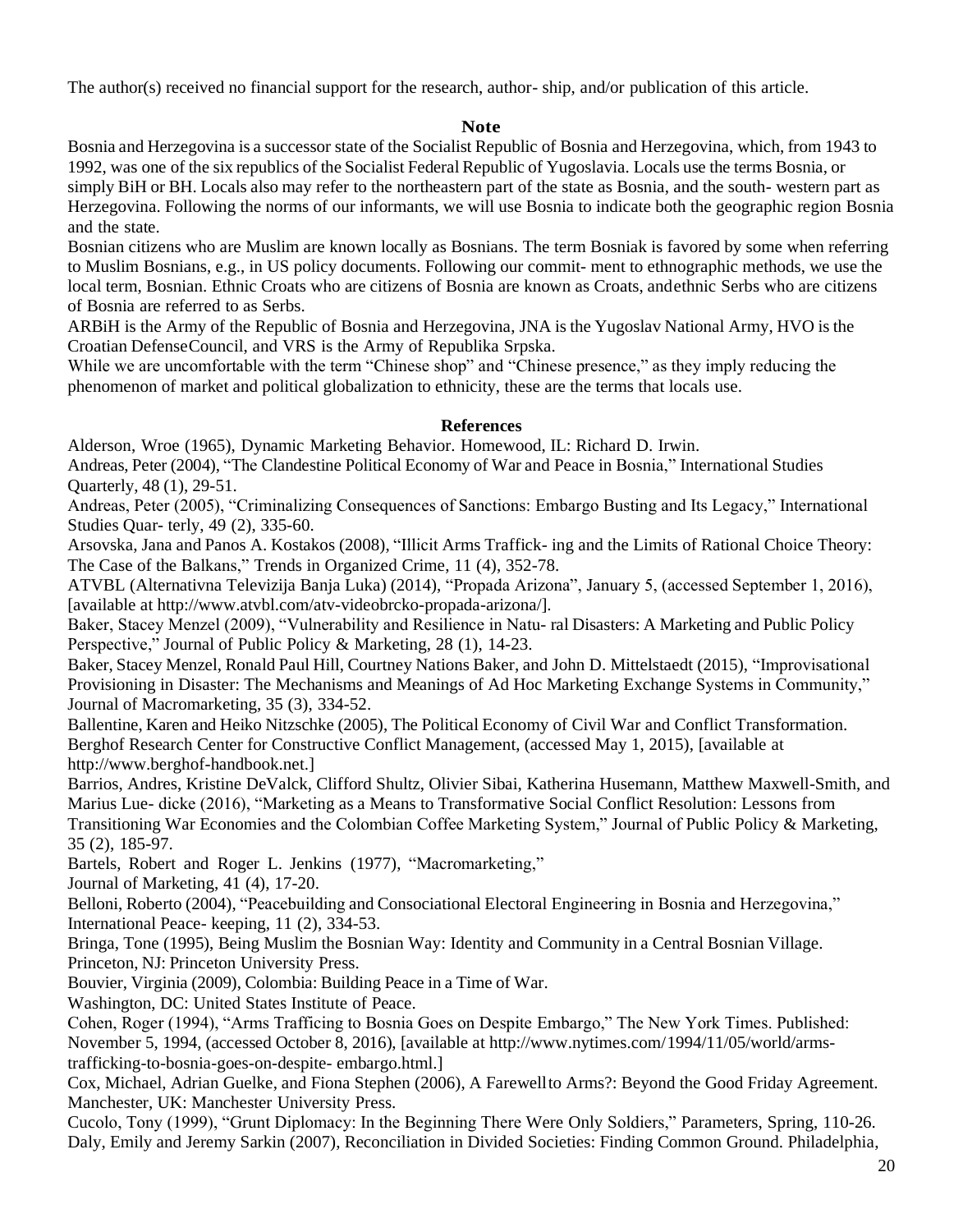PA: Universityof Pennsylvania Press.

Dayton Peace Agreement (1995), The General Framework for Peace in Bosnia and Herzegovina, Office of the High Representative, November 21, 1995, (accessed December 30, 2015), [available at [http://www.refowrld.org/docid/3de-](http://www.refowrld.org/docid/3de-495c34.html)[495c34.html\].](http://www.refowrld.org/docid/3de-495c34.html)

Duffy, Sarah and Roger A. Layton (2013), "How Do Marketing Sys- tems Respond to Constraints? An Exploration of Sustainability as a

Barrier to Growth within the Tourism Marketing System of Nin- galoo Marine Park, Western Australia," Paper presented at the 2013 Macromarketing Conference, Toronto: Macromarketing Society, (accessed April 12, 2015), [available at [http://macromar](http://macromarketing.org/?page_id¼%3B6) [keting.org/?page\\_id¼6.\]](http://macromarketing.org/?page_id¼%3B6)

Farrand, Robert W. (2011), Reconstruction and Peace Building in the Balkans: The Brc<sup>x</sup>ko Experience. New York: Rowman and Little- field Publishers.

Fisk, George (1967), Marketing Systems: An Introductory Analysis.

New York: Harper and Row.

GeoBasis-DE/BKG (2009), Brčko, Bosnia and Herzegovina, (accessed January 21, 2016), [available at:

https[://www.google.com/maps/](http://www.google.com/maps/) place/Br%C4%8Dko,þBosniaþandþHerzegovina/@45.

3204763,16.9482807,7z/data¼!4m5!3m4!1s0x475c0ea7 a036d835:

0x758d010f9836f04b!8m2!3d44.8726563!4d18.8106276].

Goodhand, Jonathan (2004), "Afghanistan in Central Asia," in War Economies in a Regional Context: Challenges of Transformation, Michael Pugh, Neil Cooper, and Jonathan Goodhand, eds. Boulder, CO: Lynne Rienner Publishers (A project of the International Peace Academy), 45-91.

Hajdinjak, Marko (2002), Smuggling in Southeast Europe: The Yugo-slav Wars and the Development of Regional Criminal Networks in the Balkans. Sofia, Bulgaria: Center for the Study of Democracy. Haynes, Dina Francesca (2010). "Lessons From Bosnia's ArizonaMarket: Harm to Women in a Neoliberalized Postconflict Recon- struction Process," University of Pennsylvania Law Review, 158

(6), 1779-829.

Holbrook, Morris B. and Takeo Kuwahara (1998), "Collective Stereo- graphic Photo Essays: An Integrated Approach to Probing Con- sumption Experiences in Depth," International Journal of Research in Marketing, 15 (3), 201-21. Holtzman, John S. (1986), "Rapid Reconnaissance Guidelines for Agricultural Marketing and Food System Research in DevelopingCountries," International Development Working Paper No. 30, Michigan State University, East Lansing, MI.

Hunt, Shelby D. (2010), Marketing Theory: Foundations, Contro- versy, Strategy Resource-Advantage Theory. Armonk, NY: M. E. Sharpe.

Ignatieff, Michael (1993), Blood and Belonging: Journeys into the New Nationalism, London: BBC Books. Jeffrey, Alex (2006), "Building State Capacity in Post-Conflict Bosnia and Herzegovina: The Case of Brčko District," Political Geogra- phy, 25 (2), 203-27.

Kennedy, Charles Stuart (2005), "Interview with Ambassador RobertWilliam Farrand," The Association for Diplomatic Studies and Training Foreign Affairs Oral History Project, (accessed Septem-ber 2, 2016), [available at [http://www.adst.org/OH%20TOCs/](http://www.adst.org/OH%20TOCs/Farrand%2C%20Robert%20W.toc.pdf) [Farrand,%20Robert%20W.toc.pdf\].](http://www.adst.org/OH%20TOCs/Farrand%2C%20Robert%20W.toc.pdf)

Kozinets, Robert V. and Russell W. Belk (2006), "Camcorder Society: Quality Videography in Consumer and Marketing Research," in Handbook of Qualitative Research Methods in Marketing, Russell

W. Belk, ed. Thousand Oaks, CA: Sage, 335-44.

Kuzmanovic, Jasmina (2011), "China Road & Bridge Corp. to Build Road in Bosnia, Poslovni Says," (accessed November 30, 2015), [available at [http://www.bloomberg.com/news/articles/2011-08-](http://www.bloomberg.com/news/articles/2011-08-24/china-road-bridge-corp-to-build-road-in-bosnia-poslovni-says)

[24/china-road-bridge-corp-to-build-road-in-bosnia-poslovni- says\]](http://www.bloomberg.com/news/articles/2011-08-24/china-road-bridge-corp-to-build-road-in-bosnia-poslovni-says)

Layton, Roger (2007), "Marketing Systems A Core Macromarketing Concept," Journal of Macromarketing, 27 (3), 227-42.

Layton, Roger (2009), "On Economic Growth, Marketing Systems, and the Quality of Life," Journal of Macromarketing, 29 (4), 349-62.

Layton, Roger (2015), "Formation, Growth, and Adaptive Change in Marketing Systems," Journal of Macromarketing, 35 (3), 302-19. Lee, Raymond M. (1994), Dangerous Fieldwork. Thousand Oaks, CA: Sage.

Lee-Treweek, Geraldine and Stephanie Linkogle (2000), Danger in the Field: Risk and Ethics in Social Research. London, UK: Routledge.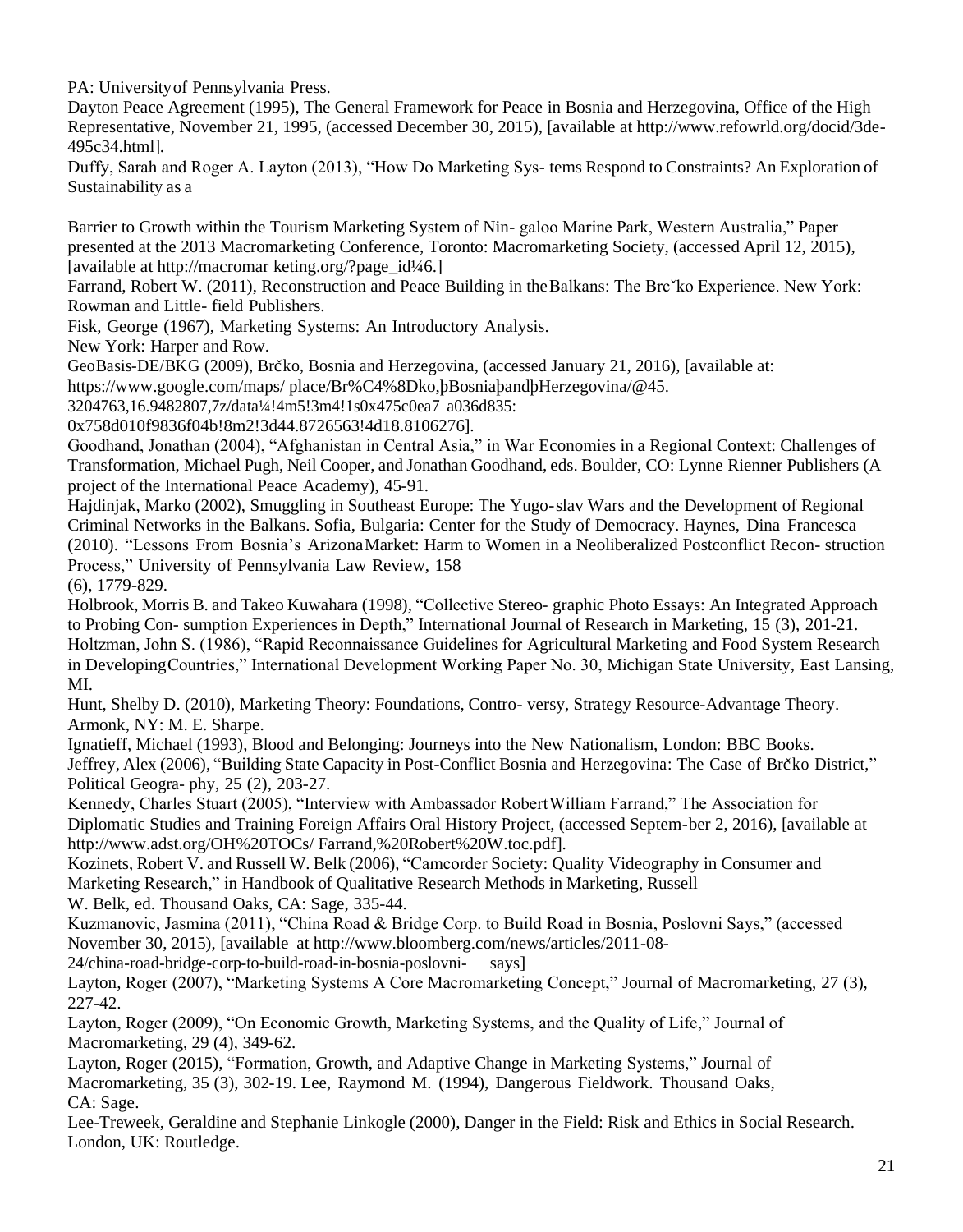Lincoln, Yvonna S. and Egon G. Guba (1985), Naturalistic Inquiry.

Beverly Hills, CA: Sage.

Marshall, Jonathan (2012), The Lebanese Connection: Corruption, Civil War and the International Drug Traffic. Palo Alto, CA: Stanford University Press.

McCracken, Grant (1988), The Long Interview. Newbury Park, CA: Sage.

McGarry, John and Brendan O'Leary (1993), "Introduction: The Macro-Political Regulation of Ethnic Conflict," In The Politics of Ethnic Conflict Regulation: Case Studies of Protracted Ethnic Conflicts, John McGarry and Brendan O'Leary, eds. London, UK:Routledge, 1-40.

Mittelstaedt, John, William E. Kilbourne, and Robert A. Mittelstaedt (2006), "Macromarketing as Agorology: Macromarketing Theory and the Study of the Agora," Journal of Macromarketing, 26 (2), 131-42.

Nagle, John and Mary-Alice Clancy (2010), "Nostrums and Pallia- tives: Exploring Shared Society," in Shared Society or Blind Neglect, John Nagle and Mary Alice Clancy, eds. New York: Pal- grave Macmillan, 10-42.

Paris, Roland (2004), At War's End: Building Peace after Civil Con- flict. Cambridge, UK: Cambridge University Press.

Peterson, Mark (2013), Sustainable Enterprise: A Macromarketing Approach. Thousand Oaks, CA: Sage.

Pomfret, John and David B. Ottaway (1996), "U.S. Allies' Arms Aid to Bosnia Detailed," The Washington Post, May 12, (accessed October 8, 2016), [available at [http://articles.](http://articles.latimes.com/1996-05-12/news/mn-3437_1_arms-smuggling) [latimes.com/1996-05-12/news/mn-3437\\_1\\_arms](http://articles.latimes.com/1996-05-12/news/mn-3437_1_arms-smuggling)[smuggling\]](http://articles.latimes.com/1996-05-12/news/mn-3437_1_arms-smuggling).

Salloukh, Bassel, Rabie Barakat, Jinan S. Al-Habbal, Lara W. Khat- tab, and Shoghig Mikaelian (2015), The Politics of Sectarianism in Post-War Lebanon. London, UK: Pluto Press.

Sarkin, Jeremy (2008), "Achieving Reconciliation in Divided Societ-ies: Comparing the Approaches in Timor-Leste, South Africa and Rwanda," Yale Journal of International Affairs, 3 (2), 11-28.

Schmetzer, Uli (1995), "How West Let Croatia Sneak Arms," The Chicago Tribune, August 20, (accessed October 8, 2016), [avail- able at [http://articles.chicagotribune.com/1995-08-20/news/](http://articles.chicagotribune.com/1995-08-20/news/9508200215_1_croatia-krajina-forces) [9508200215\\_1\\_croatia-krajina-forces\].](http://articles.chicagotribune.com/1995-08-20/news/9508200215_1_croatia-krajina-forces) Scott, Bruce R. and Edward Murphy (2005), Brcˇko and the Arizona Market. Harvard Business School Case 905-411, December 2004.(Revised August 2006.)

Scott, Linda M., Jason Chambers, and Katherine Sredl (2006), "The Monticello Correction: Consumption in History," in Handbook for Qualitative Research in Consumer Behavior, Russell W. Belk, ed.Thousand Oaks, CA: Sage, 219-29. Shultz, Clifford J. II (1997), "Improving Life Quality for the Destitute: Contributions from Multiple-Method Fieldwork in War-Ravaged Transition Economies," Journal of Macromarketing, 17 (1), 56-67. Shultz, Clifford J. II (2007), "Marketing as Constructive Engagement,"

Journal of Public Policy & Marketing, 26 (2), 293-301.

Shultz, Clifford J. II (2015), "The Ethical Imperative of Constructive Engagement in a World Confounded by the Commons Dilemma, Social Traps, and Geopolitical Conflicts," in Handbook on Ethics in Marketing, A. Nill, ed. Northampton, MA: Edward Elgar, 188-219.

Shultz, Clifford J. II and Anthony Pecotich (1997), "Marketing and Development in the Transition Economies of Southeast Asia: Pol-icy Explication, Assessment and Implications," Journal of Public Policy & Marketing, 16 (1), 55- 68.

Shultz, Clifford J. II, Anthony Pecotich, and Khai Le (1994), "Changes in Marketing Activity and Consumption in the Socialist Republic of Vietnam," Research in Consumer Behavior, 7, 225-57. Shultz, Clifford J. II, Rohit Deshpandé, Bettina T. Cornwell, Ahmet Ekici, Prabakar Kothandaraman, Mark Peterson, Stanley Shapiro, Debabrata Talukdar, and Ann Veeck (2012), "Marketing and Pub-

lic Policy: Transformative Research in Developing Markets,"

Journal of Public Policy & Marketing, 31 (2), 178-184.

Shultz, Clifford J. II., Timothy J. Burkink, Bruno Grbac, and Natasˇa Renko (2005), "When Policies and Marketing Systems Explode: An Assessment of Food Marketing in the War-Ravaged Balkans and Implications for Recovery,

Sustainable Peace, and Prosperity,"Journal of Public Policy & Marketing, 24 (Spring), 24-37.

Silber, Laura and Allan Little (1997), Yugoslavia: Death of a Nation.

London, UK: Penguin.

Slater, Charles C. (1968), "Marketing Processes in Developing Latin American Societies," Journal of Marketing, 32 (July), 50-55.

Wallendorf, Melanie and Russell W. Belk (1989), "Assessing Trust- worthiness in Naturalistic Consumer Research," in Interpretive Consumer Research, Elizabeth C. Hirschman, ed. Provo, UT:Association for Consumer Research, 69- 84.